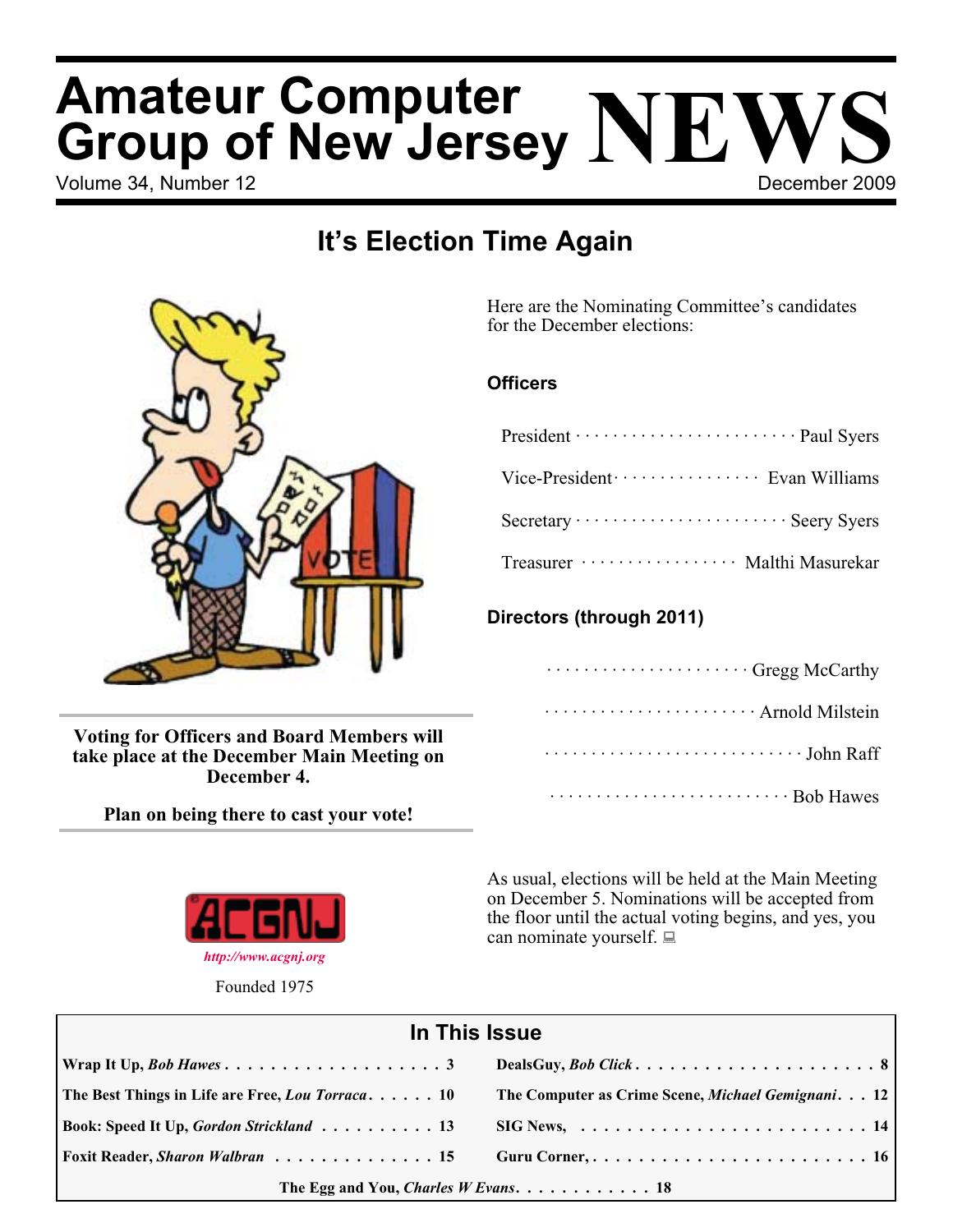### **Officers, Directors and Leaders Officers Board of Directors**<br>President **Mike Redlich** (908) 246-0410 Director Emeritus President Mike Redlich (908) 246-0410 Director Emeritus Sol Libes (609) 520-9024 Vice President Paul Syers **Property** Through 2009 Gregg McCarthy Treasurer Malthi Masurekar (732) 560-1534 Arnold Milstein (908) 753-8036 Secretary Mark Douches (908) 889-2366 John Raff (973) 992-9002 Past President Evan Williams (908) 359-8070 Bob Hawes Through 2010 David McRitchie **Special Interest Groups Don McBride** (732) 560-0369 C Languages Bruce Arnold (908) 735-7898 Bill Farrell (732) 572-3481 Firefox Activity David McRitchie Lenny Thomas Genealogy Frank Warren (908) 756-1681 **Standing Committees** Investing Jim Cooper APCUG Rep. Frank Warren (908) 756-1681 Java Michael Redlich (908) 537-4915 Facilities John Raff (973) 992-9002 Layman's Forum Matthew Skoda (908) 359-8842 Financial Mark Douches (908) 889-2366 LUNICS Andreas Meyer Historian Historian Lenny Thomas NJ Gamers Gregg McCarthy Membership Mark Douches (908) 889-2366 VBA & Excel James Ditaranto (201) 986-1104 Newsletter Bob Hawes Web Dev Evan Williams (908) 359-8070 Trenton ComputerFest Mike Redlich (908) 246-0410 Window Pains John Raff (973) 992-9002 Vendor Liaison Arnold Milstein (908) 753-8036 Webmaster John Raff (973) 992-9002

## **ACGNJ News**

#### **Editor**

Barbara DeGroot 145 Gun Club Road Palmerton PA 18071 Tel: (570) 606-3596 bdegroot@ptd.net

**ACGNJ News** is published by the Ama- teur Computer Group of New Jersey, In- corporated (ACGNJ), PO Box 135, Scotch Plains NJ 07076. ACGNJ, a non-profit ed-<br>ucational corporation, is an independent computer user group. Opinions expressed herein are solely those of the individual author or editor. This publication is **Copy-**<br>**right** © 2009 by the Amateur Computer<br>**Group of New Jersey, Inc., all rights re-Group of New Jersey, Inc., all rights re- served. Permission to reprint with ap- propriate credit is hereby given to non-profit organizations.**

**Submissions:** Articles, reviews, cartoons, illustrations. Most common formats are ac- ceptable. Graphics embedded in the docu- ment must also be included as separate files. Fax or mail hard copy and/or disk to editor; OR e-mail to Editor. Always confirm. Date review and include name of word processor used, your name, address and phone *and* name, address and phone of manufacturer, if available.

**Tips for reviewers:** Why does anyone need it? Why did you like it or hate it? Ease (or difficulty) of installation, learning and use. Would you pay for it?

**Advertising:** Non-commercial announce- ments from members are free. Commercial ads 15 cents per word, \$5 minimum. Camera ready display ads: Full page (7 x 10 inches) \$150, two-thirds page  $(4\frac{1}{2} \times 10)$  \$115, half-page \$85, one-third \$57, quarter \$50, eighth \$30. Discount 10% on 3 or more con- secutive insertions. Enclose payment.

**Publication Exchange:** Other computer user groups are invited to send a subscription to ACGNJ at the address below. We will re- spond in kind.

**Address Changes** should be emailed to *membership@acgnj.org* or sent to ACGNJ at the address below.

**Membership**, including subscription: 1 year \$25, 2 years \$40, 3 years \$55. Additional family members: \$10 each per year. Student : 1 year \$20. Senior citizen (over 65) 1 year \$20, 3 years \$45. Send your name, address and payment to ACGNJ, PO Box 135, Scotch Plains NJ 07076.

**Typographic Note**: The ACGNJ News is produced using Corel Ventura 5. Font fami- lies used are Times New Roman (TT) for body text, Arial (TT) for headlines.

## **E-Mail Addresses**

Here are the e-mail addresses of ACGNJ Officers, Directors and SIG Leaders (and the Newsletter Editor). This list is also at (*<http://www.acgnj.org/officers.html>*).

| Bruce Arnold         | barnold@ieee.org                     |
|----------------------|--------------------------------------|
| Jim Cooper           | jim@thecoopers.org                   |
| Barbara DeGroot      | bdegroot@ptd.net                     |
| Mark Douches         | pcproblems@pobox.com                 |
| David Eisen          | ultradave@gmail.com                  |
| <b>Bill Farrell</b>  | wfarr18124@aol.com                   |
| Manuel Goyenechea    | Goya@acgnidotnetsig.org              |
| <b>Bob Hawes</b>     | bob.hawes@acgnj.org                  |
| Sol Libes            | sol@libes.com                        |
| Malthi Masurekar     | malthirm@verizon.net                 |
| Don McBride          | don@mcbride.name                     |
| Gregg McCarthy       | greggmajestic@gmail.com              |
| David McRichie       | dmcritchie@hotmail.com               |
| Andreas Meyer        | lunics@acgnj.org                     |
| Arnold Milstein      | mrflark@yahoo.com                    |
| John Raff            | $\overline{\text{iohn}(a)}$ raff.com |
| Mike Redlich         | mike@redlich.net                     |
| Matt Skoda           | som359@aol.com                       |
| Keith Sproul         | ksproul@noc.rutgers.edu              |
| Paul Syers           | paul.syers@acgnj.org                 |
| Lenny Thomas         | lenny.thomas@acgnj.org               |
| <b>Scott Vincent</b> | scottvin@optonline.net               |
| Frank Warren         | kb4cyc@webwarren.com                 |
| Evan Williams        | ewilliams@collaboron.com             |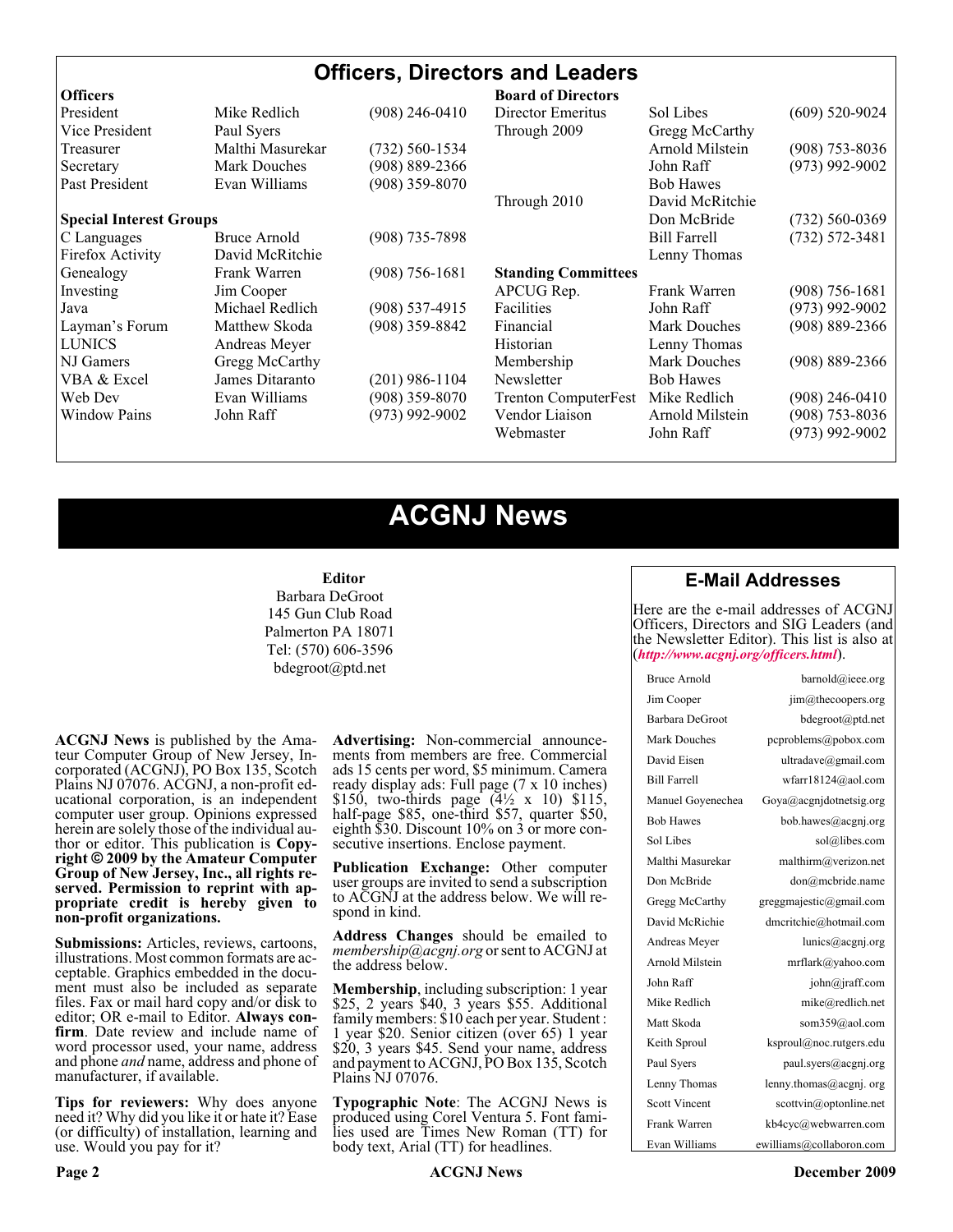## **Wrap It Up**

## *Robert Hawes (bob.hawes@acgnj.org)*

I thought about using the title "Wrap It Up and Stick a Big Red Bow on Top of It"; but that was a bit long, and it didn't "sound" quite right, either. Normally, this article *would* have been my "year-end wrap-up". Indeed, 2009 was a particularly eventful year, full of recap-worthy stuff; but I've still got material that was postponed from my October and November articles. So we'll cover *those* topics now, and put off my annual wrap-up until next time. However, it *is* the Winter Solstice season; and what says "holiday cheer" better than taking a dig at Microsoft? Instead of lowering our spirits by citing one of their numerous deeds of actual evil, though, I'll just mention something that's really, really *stupid*.

For the last year and a half, I've been sending out monthly e-mail messages from one of my Hotmail accounts, announcing our two speakers for each month, and containing a link to our current newsletter. Those who read last month's message all the way to the end would have seen this message: "Hotmail: Trusted email with Microsoft's powerful SPAM protection. Sign up now". Now, *I* didn't put that there. Microsoft did. That's right! Microsoft sent out SPAM advertising their *anti-*SPAM feature. Obviously, this feature just flat out *doesn't* work. (If it did, it would have erased that message).

Knowing how I feel about Microsoft, you might reasonably ask; "Why keep using Hotmail"? Well, inertia and familiarity, mostly. I've had multiple Hotmail accounts for a *long* time, and I know exactly how to use them. Even as we speak, though, a group of college students is designing a new, state-of-the-art Internet database for us. When it's done, I'll be using *it* to generate my monthly e-mail address list, rather than my existing contact spreadsheet. *Then*, Hotmail bites the dust.

## **FSArchiver**

Now, let's get down to business. As Elmer Fudd might say; "Be vewwy, vewwy quiet. I'm testing dwive imaging pwogwams". In *Something Spooky?* (two months ago, in the October 2009 issue of ACGNJ News), I began this series by testing the Linux programs Clonezilla and Partimage. Then, in *New Blood* (in our November issue), I tested Image for DOS (IFD from now on) and Image for Linux. (All previous results will be repeated in my conclusions below). Usually, I'd tie up my leftover loose ends involving IFD first; but this time, we'll start out with the Linux program FSArchiver (FSA from now on) instead. It's been quietly and patiently "waiting in the wings" for the past two months; and what's more, it comes first alphabetically. In actuality, I tested both FSA and IFD two months ago,

*Continued above right Continued below left*

*before* I had to bump them. Last month, as mentioned in *New Blood*, IFD issued an upgrade, so I had to re-do all of its tests. This month, *both* FSA and IFD posted updated versions on the web. Thus, I had to download those new releases, then re-do my tests for each program. (Luckily, *all* of my Image for Linux tests and the vast majority of my IFD tests had already been published in our last issue, so I only had to repeat the IFD test that was held over). Before we begin, I'd like to make a note about re-booting: I did it *a lot!* However, to save space and to be less boring, I've usually skipped saying so. Each time I changed my source hard disk or my target hard disk, I had to turn the computer off first, switch the disks, and then re-boot. The programs I ran (under either DOS or Linux) came on their own boot CDs or floppies. So most times when I merely say that I ran another program, I actually had to shut the computer down, change media, and then re-boot. The only exception was System Rescue CD below. There, because FSA and GParted were on that same CD, I could run both programs without having to re-boot in between.

System Rescue CD 1.3.2 (containing FSArchiver 0.6.1) paused only once after it started booting, to offer choices for its keymap. (I took the default). Then, it dumped me at the command prompt. Two months ago, when testing Partimage (which also comes on System Rescue CD), I defined and mounted my data partition at this point. Now, I just ran the startx command. That launched the GUI, which

came up with a terminal window already open; but I wasn't quite ready to use it yet. First, from the graphic menu, I ran GParted (the Gnome Partition Editor) to confirm that my source hard disk had come in as sda, and that my destination hard disk was sdb, with its single partition designated sdb1. (I just had a Halloween flashback. GParted, *de*parted. Get it? Well, *I* think it's funny). Then, I entered the same commands as before; but in the terminal window this time:

mkdir /mnt/dest

mount /dev/sdb1 /mnt/dest

Briefly, the first command created a directory named /mnt/dest, and the second mounted sdb1 as that directory, thus making sdb1 accessible for read/write operations. Next, since FSA is a command-line-only utility, I had to enter an FSA command. How would I do that? Well, on the FSA website, there's a very nice QuickStart page. I made a text-mode copy, and printed it out. (It took four pages). From that guide, I constructed the following bare-bones backup command, ignoring all unnecessary options:

fsarchiver savefs (destination path and filename) (source partition)

That's a little counter-intuitive, as it puts the destination *before* the source; but they have a good reason for doing it that way. You can back up more than one partition into one file. That seemed to be a good thing for me, too, because my source hard disk contained two partitions: the operating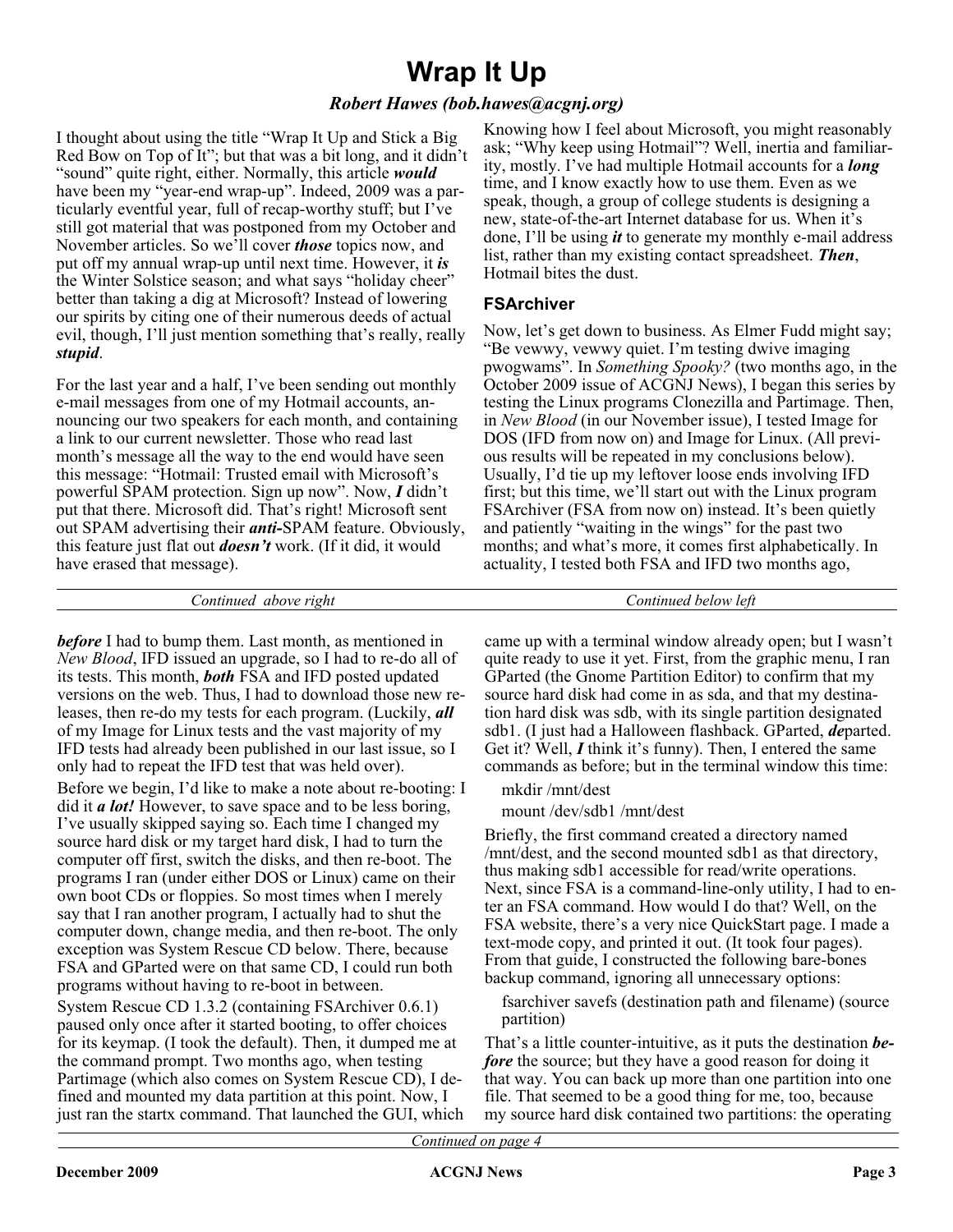system (sda1) and the swap drive (sda5); and FSA *doesn't* have a "backup entire hard disk" option. So I ran the following command:

fsarchiver savefs /mnt/dest/fsatest1.fsa /dev/sda1 /dev/sda5

Unfortunately, I got an error message: "can't detect and mount filesystem of partition [/dev/sda5], cannot continue". Now, no imaging program should actually *want* to make an image of a Linux swap partition. Like the Windows swap file, a Linux swap partition (and the information contained therein) is absolutely useless once its associated operating system has stopped running. An imaging program just needs to note its size and location. During restoration, it uses that information to create a new, *empty* swap partition. As an aside, our subject swap partition was named sda5 rather than sda2 because sda2 was the name given to the extended partition on that hard disk. In reality, sda5 was a swap *drive* contained *inside* sda2. (The names sda3 and sda4 were reserved for the two other primary partitions that could legally be created on that hard disk, even though they did *not* exist there in this particular case). Anyway, FSA apparently can't handle swap drives/partitions. So I had to re-run that command without the "/dev/sda5" part. Then, FSA proceeded OK.

However, if it wasn't for the way the drive indicator lights on my computer began flashing like crazy, I wouldn't have known it. FSA hasn't advanced to the point where it gives *any* sort of progress indicator. Not even a simple "running" message on the command line. The cursor just sits there empty until FSA finally finishes. Then, it displays "successfully processed" totals in five categories: regfiles, directories, symlinks, hardlinks and specials. Plus, it displays "error" totals for those same categories. (Personally, I have *no* idea what those last three categories mean). Looking at my data hard disk, I saw a new 1.5 GB file named fsatest1.fsa. Accordingly, my next step was to replace my source hard disk with an empty "10 GB" hard disk. Then, I tried to restore that file by issuing the following command:

fsarchiver restfs /mnt/dest/fsatest1.fsa id=0,dest=/dev/sda1

Because there could be more than one partition stored in an FSA file, they've assigned a number to each partition, starting with *zero*, and made it mandatory even for a file containing only one partition. Thus, that "id=0" had to be added to the command. Unfortunately, I got the error message: "/dev/sda1 is not a valid block device". Remembering my somewhat similar "empty disk" experience with Partimage two months ago, I tried giving FSA something to overwrite. I ran GParted, accessed my previously empty target disk, and created a single 9.32 GB FAT32 partition. (That's the *true* capacity of that so-called "10 GB" hard

*Continued above right Continued below left*

disk). Then, I reissued my command, and it worked (with, as before, absolutely *no* progress indication). When finished, it displayed the same statistics as the backup command. GParted now identified it as a 9.32 GB Ext3 partition, with 3.95 GB used. Unfortunately, it wouldn't boot.

I wasn't too surprised by this, since FSA never once mentioned the MBR (Master Boot Record), as Partimage hadn't done two months ago, either. Due to the fact that I still haven't learned how to install GRUB (the Linux boot loader) "after the fact" (that's the more complicated Linux equivalent of the simple DOS command FDISK /MBR), I had to repeat what I did with Partimage: I cheated by replacing my target disk (which had been wiped by a secure eraser) with a hard disk that had been successfully restored by IFD. Next, I used GParted to erase the existing partitions, and replaced them with one 9.09 GB FAT32 partition (the exact same size as the Ext3 partition stored in the backup file). I left the small remaining portion of that hard disk (where the swap partition *should* have gone) unassigned. Then, I ran my restore command one last time. Afterwards, GParted confirmed that the target disk now contained a 9.09 GB Ext3 partition; and when I booted from it, I got the regular "GRUB loading, please wait..." message. So, as expected, I'd successfully retained the existing MBR. Finally, though, I *did* get a surprise: It worked

*perfectly*. Up until this point, my new results had exactly paralleled my earlier results from two months ago; but previously, the partition I'd restored using FSArchiver 0.5.9 had bombed here with an error that was unfixable (even by GParted). This time, FSArchiver 0.6.1 got it right.

## **Image for DOS**

Last month, based on highly *un*-rigorous math, I made a prediction: "...making IFD DOS 8 boot floppies could become impossible in roughly *fifteen* days". Now, IFD version 2.51 (which I tested last month) was released on October 13, 2009; and IFD 2.51a (which I'm testing this month) came out on October 29, sixteen days later. That fits my prediction quite nicely; but guess what? It *is*, in fact, still possible to make an IFD DOS 8 boot floppy. Even though I *did* say "could" rather than "will", that might not be enough to stop the Transdimensional Intergalactic Union of Prognosticators, Prophets and Seers from revoking my "Swami Hat". As I write this, it's November 18<sup>th</sup>. Following previous history, another new release of IFD should come out any day now. I'd hoped that when it did, the sizes of the IFD files would have grown enough that my prediction would now have come true; but it's just a week before my deadline, and I need to finish this article (so I can send it to my brother for proof-reading). Furthermore, I had only one IFD test left to perform when I stopped last month. In fairness (because, as you'll see below, I made some criti-

*Continued on page 5*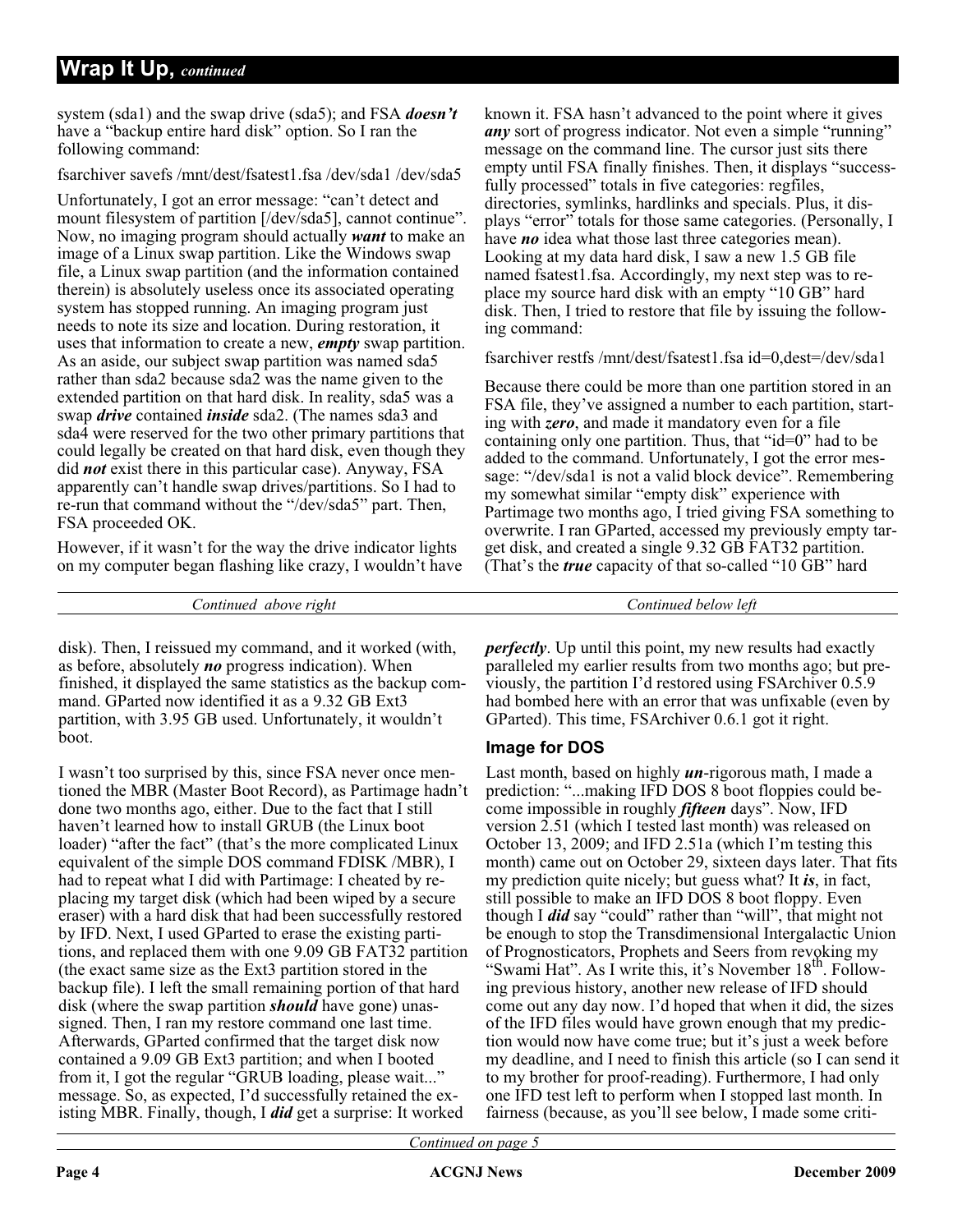cism), I wanted to test the absolutely latest version of IFD; but this article has to be wrapped up *now.* I just can't wait any longer.

It occurs to me that, as I described my FSA tests above, I never actually mentioned what operating system my source disk contained. It's the Ubuntu 9.04 installation that I made six months ago. Even though I've just made a new Ubuntu 9.10 system, I'll be keeping my 9.04 hard disk unchanged for a while, as an emergency backup. Since I used 9.04 for *all* of my other imaging tests, I decided to use it here, too. Currently, I have three swappable "10 GB" hard disks. The *true* size of each one is slightly different; and it was my misfortune to have picked the *largest* disk when I made my Ubuntu 9.04 installation. As I related in my two previous articles, this mischance caused some annoying problems. IFD was no exception. It wouldn't shrink my 9.04 image, even for the minuscule difference in "10 GB" disk sizes. For restorations, I had to use my next largest available spare, an "18 GB" hard disk.

So, shrinking just flat out *didn't* work. What about expanding? For my final test, I decided to tell IFD to expand my image until it completely filled that "18 GB" disk. So first, because I had a new IFD release, I used it to make a fresh backup file. Then, I did one more restoration; and this last time, at the [Restore] - [Options] screen, I checked both Scale to Target and Scale to Fit, as well as Validate

Byte-for-Byte. The screen that was displayed as my restoration ran had a Current Process message area, two slider bar indicators (Progress and Overall Progress), plus Time Elapsed and Time Remaining figures. First, Current Process said; "Restoring image ...", then it said; "Validating image ...", exactly the same as in every other restoration. I think that the second message should actually say; "Validating restored partition(s) ...", but that's just nit-picking on my part. Then, something new happened. Current Process said; "Adjusting... Do not turn off!", and the screen seemed to freeze. The Progress bar stayed at 100%, the Overall Progress bar stayed at 98%, Time Elapsed stayed at 9:32, and Time Remaining stayed at 0. Due to the continued flashing of my drive activity lights, I knew that my computer hadn't hung up, but nothing on the screen changed until the operation was finished. Then, Overall Progress changed to 100%, and Time Elapsed jumped instantly to 16:42.

Now, you remember that last month I mentioned an IFD manual? When I finally got around to reading it, it told me that what I'd just done was *not* possible; but by that time, I'd already done it. So "Hah!" on them. The manual said that if Scale to Target and Scale to Fit were both checked, only Scale to Fit would work. That part was fine with me; but it also said that both options worked only on "FAT, FAT32, or NTFS file systems". Furthermore, under Scale to Fit, the manual specifically said; "This option has no effect

*Continued above right Continued below left*

on images restored to hard drives using other file systems". Obviously, that's incorrect. I have a theory: Someone at TeraByte (the company that makes IFD) has been working to expand this functionality; but they haven't updated the manual because it *doesn't* work right yet. (As you'll see in a minute; if that's what really happened, it would, indeed, have been a good call).

Whatever the case, let's get back to my last restoration. When I tried to boot from that "18 GB" hard disk, I got Ubuntu's usual "Starting up" and "Loading, please wait" messages. Then, things went wrong. Picking just a few examples from the myriad of ominous looking text messages displayed on my cluttered screen, I saw "trying to resume", "No resume image" and "No init found". Then, I was dumped into an "initramfs" command prompt. Obviously, the resize failed. Now, I'm an "Old DOS Guy", so a little thing like a hard disk crash doesn't bother me overly much. However, as far as Linux goes, I'm a "newbie". As such, I was in way over my head at that point. All I could say for sure was that something had gone wrong; and all I had to fall back on was the "mystic healing powers" of GParted.

I love Partition Magic, and I still use it first whenever I can; but my biggest gripe has always been that it will identify partition errors, but it does almost *nothing* to fix them. GParted, on the other hand, can fix partition errors, but when it displays partitions, it absolutely *won't* identify any

of them containing errors. Nor does it have a stand-alone "Fix Errors" function. However, if you perform some other action, it will try its best to fix whatever errors it finds; and what's more, it will give you a detailed log file describing its results. Thus, I used GParted to shrink my target hard disk's 16.2 GB Ext3 partition to 16.0 GB. During that process, it examined said partition for errors, and attempted to fix them. When finished, it displayed: "Shrink /dev/sda1 from 16.20 GiB to 16.00 GiB 00:06:58 (SUCCESS)". After that, my target hard disk booted just fine. The following is an *excerpt* from that log file. (That's right! There were even *more* lines, originally). For easier reading, I've bolded the six sub-steps involved.

- **calibrate /dev/sda1 00:00:00 (SUCCESS)**
- path: /dev/sda1
- start:  $63$
- end: 33977474
- size: 33977412 (16.20 GiB)

• **check file system on /dev/sda1 for errors and (if possible) fix them 00:04:15 (SUCCESS)**

• e2fsck: Group descriptors look bad... trying backup blocks...

- Block bitmap for group 128 is not in group. (block 33603520)
- Relocate? yes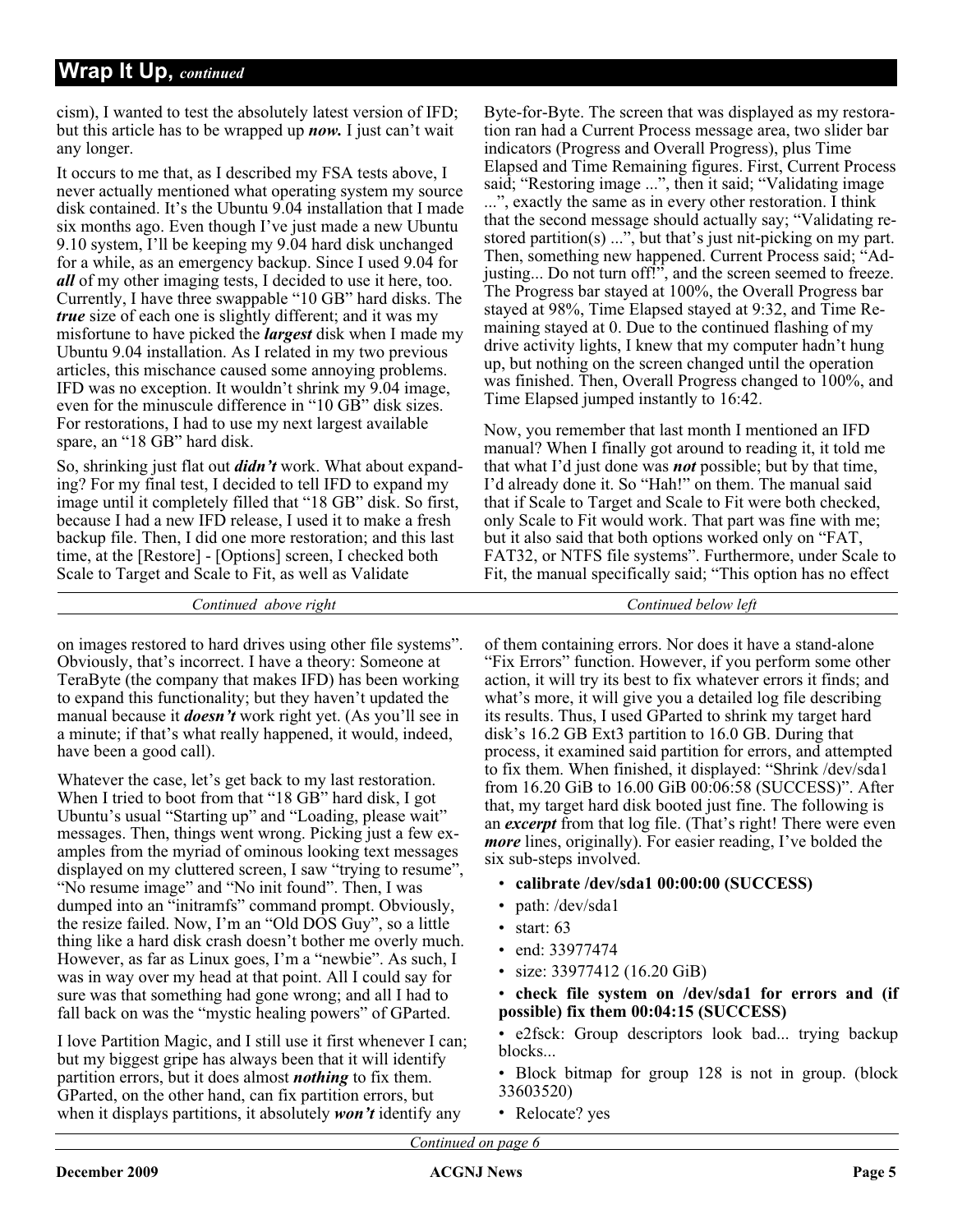## **Wrap It Up,** *continued*

| • Inode bitmap for group 128 is not in group. (block 585)<br>• Relocate? yes<br>• Inode table for group 128 is not in group. (block 0)<br>• WARNING: SEVERE DATA LOSS POSSIBLE.<br>• Relocate? yes<br>• Block bitmap for group 129 is not in group. (block 127)<br>• Relocate? yes<br>• Inode bitmap for group 129 is not in group. (block 0)<br>• Relocate? yes<br>• Inode table for group 129 is not in group. (block 1)<br>• WARNING: SEVERE DATA LOSS POSSIBLE.<br>• Relocate? yes<br>• Group descriptor 129 marked uninitialized without<br>feature set.<br>• Fix? yes<br>• Resize inode not valid. Recreate? yes<br>• Pass 1: Checking inodes, blocks, and sizes<br>• Relocating group 128's block bitmap to 4194304<br>• Relocating group 128's inode bitmap to 4194305<br>• Relocating group 128's inode table to 4194306<br>• Relocating group 129's block bitmap to 4227072<br>• Relocating group 129's inode bitmap to 4227073 | • Relocating group 129's inode table to 4227074<br>• Restarting e2fsck from the beginning<br>• Pass 1: Checking inodes, blocks, and sizes<br>• Pass 2: Checking directory structure<br>• Pass 3: Checking directory connectivity<br>• Pass 4: Checking reference counts<br>• Pass 5: Checking group summary information<br>• Block bitmap differences: $+(4194304-4194815)$<br>$+(4227072 - 4227583)$<br>$\cdot$ Fix? yes<br>• Free blocks count wrong for group $#0$ (31020,<br>counted= $31021$ ).<br>$\cdot$ Fix? yes<br>• Free blocks count wrong for group #128<br>(0,<br>counted= $32256$ ).<br>$\cdot$ Fix? yes<br>• Free blocks count wrong for group #129 (128,<br>counted=19592).<br>• Fix? yes<br>• Free blocks count wrong (3105481, counted=3157202).<br>• Fix? yes<br>• Free inodes<br>count wrong for group $\#128$ (0,<br>counted= $8160$ ). |
|-------------------------------------------------------------------------------------------------------------------------------------------------------------------------------------------------------------------------------------------------------------------------------------------------------------------------------------------------------------------------------------------------------------------------------------------------------------------------------------------------------------------------------------------------------------------------------------------------------------------------------------------------------------------------------------------------------------------------------------------------------------------------------------------------------------------------------------------------------------------------------------------------------------------------------------------|--------------------------------------------------------------------------------------------------------------------------------------------------------------------------------------------------------------------------------------------------------------------------------------------------------------------------------------------------------------------------------------------------------------------------------------------------------------------------------------------------------------------------------------------------------------------------------------------------------------------------------------------------------------------------------------------------------------------------------------------------------------------------------------------------------------------------------------------------------------|
| Continued above right                                                                                                                                                                                                                                                                                                                                                                                                                                                                                                                                                                                                                                                                                                                                                                                                                                                                                                                     | Continued below left                                                                                                                                                                                                                                                                                                                                                                                                                                                                                                                                                                                                                                                                                                                                                                                                                                         |
| $\cdot$ Fix? yes<br>• Directories count wrong for group $#128$ (127,<br>$counted=0$ ).<br>$\cdot$ Fix? yes<br>• Free inodes<br>count wrong for group $\#129$<br>(0,<br>counted= $8160$ ).<br>$\cdot$ Fix? yes<br>Free inodes count wrong (821677, counted=837997).<br>• Fix? yes<br>/dev/sda1: ***** FILE SYSTEM WAS MODIFIED<br>*****<br>• 222803 inodes used $(21.00\%)$<br>• 1638 non-contiguous files $(0.7\%)$<br>• 222 non-contiguous directories $(0.1\%)$<br>$\bullet$ # of inodes with ind/dind/tind blocks: 8545/77/0<br>• 1089974 blocks used (25.66%)<br>• 0 bad blocks<br>$\cdot$ 1 large file<br>• 172116 regular files<br>• 28458 directories<br>• 69 character device files<br>• 26 block device files<br>$\cdot$ 2 fifos                                                                                                                                                                                                 | $\cdot$ 401 links<br>• 22115 symbolic links (19208 fast symbolic links)<br>• 8 sockets<br>• 223195 files<br>• shrink file system 00:00:02 (SUCCESS)<br>• Resizing the filesystem on /dev/sda1 to 4186932 (4k)<br>blocks.<br>• The filesystem on/dev/sda1 is now 4186932 blocks long.<br>• shrink partition from 16.20 GiB to 16.00 GiB 00:00:01<br>(SUCCESS)<br>· old start: 63<br>• old end: 33977474<br>• old size: $33977412(16.20 \text{ GiB})$<br>• new start: $63$<br>• new end: 33495524<br>• new size: $33495462$ (16.00 GiB)<br>• check file system on /dev/sda1 for errors and (if<br>possible) fix them 00:02:40 (SUCCESS)<br>• Pass 1: Checking inodes, blocks, and sizes<br>• Pass 2: Checking directory structure<br>• Pass 3: Checking directory connectivity<br>• Pass 4: Checking reference counts                                          |
| Continued on page 7                                                                                                                                                                                                                                                                                                                                                                                                                                                                                                                                                                                                                                                                                                                                                                                                                                                                                                                       |                                                                                                                                                                                                                                                                                                                                                                                                                                                                                                                                                                                                                                                                                                                                                                                                                                                              |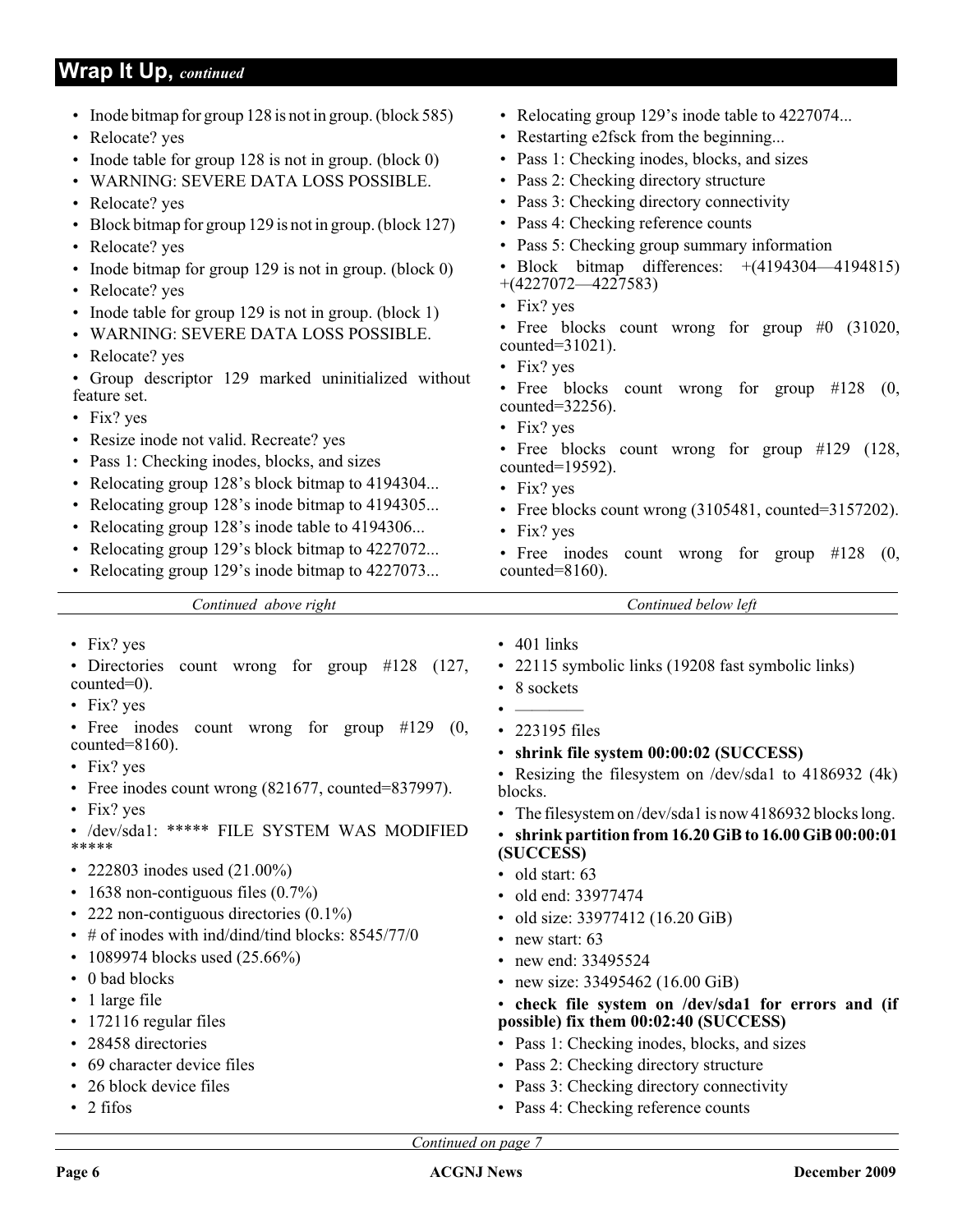## **Wrap It Up,** *continued*

- Pass 5: Checking group summary information
- 222803 inodes used (21.33%)
- 1638 non-contiguous files  $(0.7\%)$
- 222 non-contiguous directories  $(0.1\%)$
- # of inodes with ind/dind/tind blocks: 8545/77/0
- 1088950 blocks used (26.01%)
- 0 bad blocks
- 1 large file
- 172116 regular files
- 28458 directories
- 69 character device files
- 26 block device files
- 2 fifos
- 401 links
- 22115 symbolic links (19208 fast symbolic links)
- 8 sockets
- $\bullet$  ———— • 223195 files

### • **grow file system to fill the partition 00:00:00 (SUCCESS)**

• The filesystem is already 4186932 blocks long. Nothing to do!

Wow! Quite a mouthful, huh? Notice that it asked a bunch of questions, and then automatically answered them itself. That's because GParted had called another Linux program (named e2fsck), which can also be run step by step from the command line, interactively. (By an expert, *not* by me). Also note that *none* of the items either "fixed" or "relocated" mention a specific filename. They all involve the structure of the file system, which IFD got *wrong*. However, when I did another test restoration of the same image file, *without* the Scale to Target and Scale to Fit options checks, the restored hard disk booted perfectly. So my image file was *not* itself corrupt; and IFD *is*, in fact, capable of restoring all of those erroneous structures correctly. It was that "Adjusting..." step that messed everything up.

Actually, I suspected as much from the moment I first saw that message, and realized that it was taking such a long time to run: seven minutes and ten seconds. *Longer*, in fact, than either the Restoring or Validating steps had taken by themselves. The only process that would take that long has to involve actual relocation. That is, reading data from one part of the hard disk, and then writing it to another; and that just flat out *shouldn't* have been happening. *Every single bit* of the data restored from my image was already *exactly* where it was supposed to be. The *only* thing that should

*Continued above right Continued below left*

have been "Adjusted" was the size of the *empty* areas on the hard disk, which had *not* actually been backed up in that image. Consider the sizes involved. The true size of my "10 GB" hard disk was 9.32 GB. Ignoring the swap partition, the size of my Ubuntu Ext3 partition was 9.09 GB, and the total size of the data stored in it was 3.9 GB. I didn't actually mention it above, but the size of my image file was 1.7 GB. Back in the "good old days", when I first started using compression regularly, 2X was a dream. I considered myself lucky if I got 1.5X. Dividing 3.9 by 1.7, we get 2.29X. (Remember, this *isn't* Windows. There are no swap or hibernation files to ignore, so every single bit counts). Compression algorithms are a lot better now, but that's still pretty good. Obviously, the 5.19 GB of free space in the original Ext3 partition had not been physically backed up to my image; just information about how much of it there was.

That information is the *only* thing that needs to be changed, for either expanding *or* shrinking. (In real life, the partition's degree of fragmentation would also have to be considered, but we don't have to take that into account for this approximation). When expanding, you just add to that information. When shrinking, you take away from it. Shrinking would be limited by physical reality. In this example, 3.9 GB would be the *absolute* lower limit for target hard disk size. My guess is you'd be lucky to restore both the Ext3 *and* swap partitions to a 5 GB target. Expansion would be essentially unlimited; and that "Adjusting..." step

would *not* be necessary, either. The calculations for either expanding or shrinking can be done "on the fly"; and either process should take so little time that I could use the word "instantly" to describe it. That wouldn't be absolutely correct in a technical sense, but it wouldn't be *wrong*, either. That's the way the late, great PowerQuest Corporation's Drive Image did it, that's the way Ghost does it, and that's the way IFD should do it, too.

## **Results**

 $\bullet$  ————

Clonezilla can be depended upon to do *same-size* backup and restore operations. Instead of a single file, Clonezilla produced a directory with a name based on the date and time created as its output. Inside that directory were a dozen files carrying *non*-unique names. One was a large image file of my single Ext3 partition, the rest were small text-based files. I didn't include restoration from a DVD as part of my tests, but I would guess that this design might cause problems for hard disks larger than 4.37 GB (the true size of a "4.7 GB" DVD). Clonezilla *can't* change hard disk sizes, and doesn't seem to have any plans to change this behavior. It's listed in the documentation as if it were a *good* thing.

FSArchiver does *not* back up or restore the MBR (Master Boot Record), and it can't restore an image to an empty hard disk. (It requires an existing partition to overwrite). FSArchiver *can* change sizes; but due to its MBR problem,

*Continued on page 8*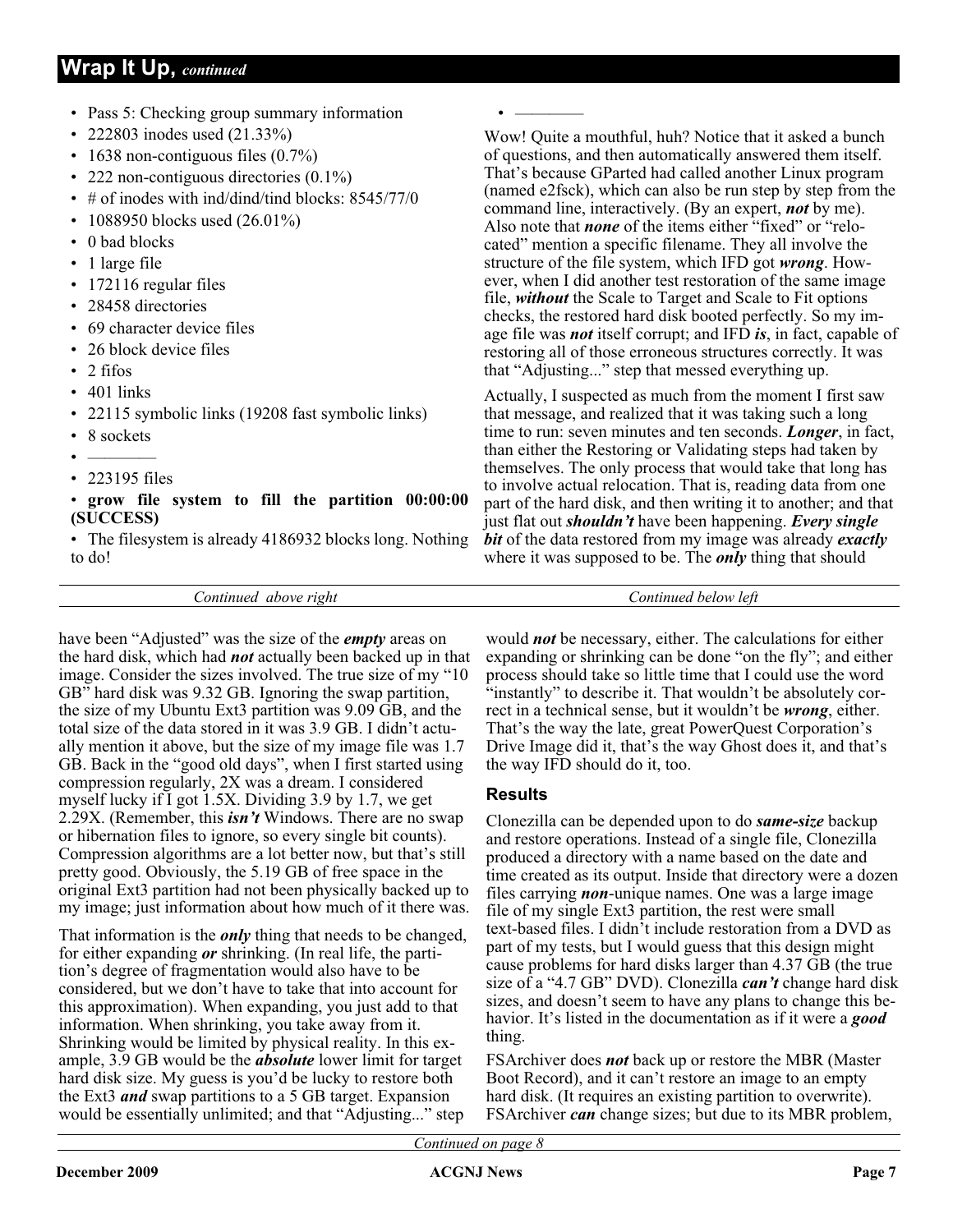## **Wrap It Up,** *continued*

I didn't investigate this feature as much as I might have done otherwise.

Partimage doesn't back up or restore the MBR as well, and it can't restore to an empty hard disk, either. (It, too, requires an existing partition to overwrite). Partimage also *can't* change sizes. What's more, it seems *proud* of this deficiency.

TeraByte, Inc. (doing business as TeraByte Unlimited) makes two non-free proprietary programs which caught my interst: Image for DOS and Image for Linux. I'm satisfied that either could be depended upon to do continuous *same-size* backup/restore operations *perfectly*. Furthermore, they're working on size-changing capabilities; but they

*haven't* succeeded yet. However, their *long-term* plans seem to be the best fit to my own needs. While I can't, in good conscience, continue using their evaluation versions regularly, I'll be keeping an eye on them.

### **Conclusions**

For my purposes, at least, both FSArchiver and Partimage are "not ready for prime time". In the future, FSArchiver might be. I really like Image for DOS and Image for Linux, but in their current condition, I wouldn't actually *pay* for either one. Maybe someday. Finally, Clonezilla is an adequate substitute for Ghost (even with its size-changing limitations), so at least I've got *something*. See you next month.

## **From The DealsGuy For December 2009**

*Bob (The Cheapskate) Click, Greater Orlando Computer Users Group*

People I've seen since releasing the November column commented on my vacation, but missed that some pictures of Port Huron, Michigan's Boat night would be on my Web site. Check *[http://www.dealsguy.com/Boatnight\\_Images.html](http://www.dealsguy.com/Boatnight_Images.html)* for the pictures and descriptions.

I was surprised to hear from as many readers as I did about the GM bankruptcy thing. I was unaware that so many of

make the news. Many GM workers took pay cuts, some as much as 50%. That must have hurt, although some people feel that even workers at a 7/11 make too much money. Sal-

my readers were also affected. Good luck to us all. I wonder why most of the people that ran GM into the ground are still running it, with our money. I hear people complaining about the unions, but their pay cuts didn't

*Continued above right Continued below left*

aried workers involuntarily took health care cuts long before the union people had to. Where I worked in Michigan is pretty much a ghost town now where former GM plants are now fields of weeds. When I hired into my GM plant, I was overwhelmed by the size of the plant (eight blocks long and four blocks wide) where over 7,000 people worked in 1950. Buick City was much larger, but it's also gone.

## **\*Recreation Time**

My wife and I took a bargain cruise in September with two other couples and found that corporate cutbacks have also invaded the cruise industry. At least that's what we were told when we asked crewmembers, or customer service, questions. Customer service urged us to e-mail our concerns to the corporate Web site. Our ship was the Freedom of the Seas, a Royal Caribbean beauty. It can carry about 4,300 passengers and has 1,400 crewmembers. Last December (2008), we cruised on the Mariner of the Seas (also Royal Caribbean) and it's slightly smaller than this one, but they are both large. There are no more free gifts for "Crown & Anchor" members (people with multiple cruises on RC). We did get coupon books, but discounts in them don't amount to much.

We weren't the only ones who noticed that portions at dinner are now smaller, although I have no problem with that.

The buffet was only complete in the morning. For the luncheon buffet, half of the area was cordoned off, but the selection was still good. We never went to the evening buffet so we don't know about that one. Servers told us that with part of the area cordoned off, there was less food that had to be thrown away. Everybody did get whatever food they wanted. We noticed a few other cuts, but we still enjoyed the cruise. Of course, some of these policies could actually be "that ship's" policy. The cruise in December on the Mariner of the Seas was better, but it's been moved to Las Angeles and the Freedom is taking its place out of Port Canaveral. Corporate cuts probably took place since we took the cruise on the Mariner.

The Freedom of the Seas is about 1,100 ft. long and 126.64 ft. wide; and is much too large for the Panama Canal. As I said, we had a fun cruise, but it is often crowded in certain places. The evening shows were great and one person in our group managed to get us tickets to a show at the ice rink, and that was also a spectacular show.

*Continued on page 9* We think our next cruise will be on a smaller ship. There seems to be some great cruise bargains available these days. How about \$399 for a 7-day cruise on a Holland America ship! Also, Norwegian Cruise Lines, which I have never tried, called to offer us a five day cruise at \$129, but we weren't quite ready for their fast approaching open dates. We did sign up for the Florida Association of PC Users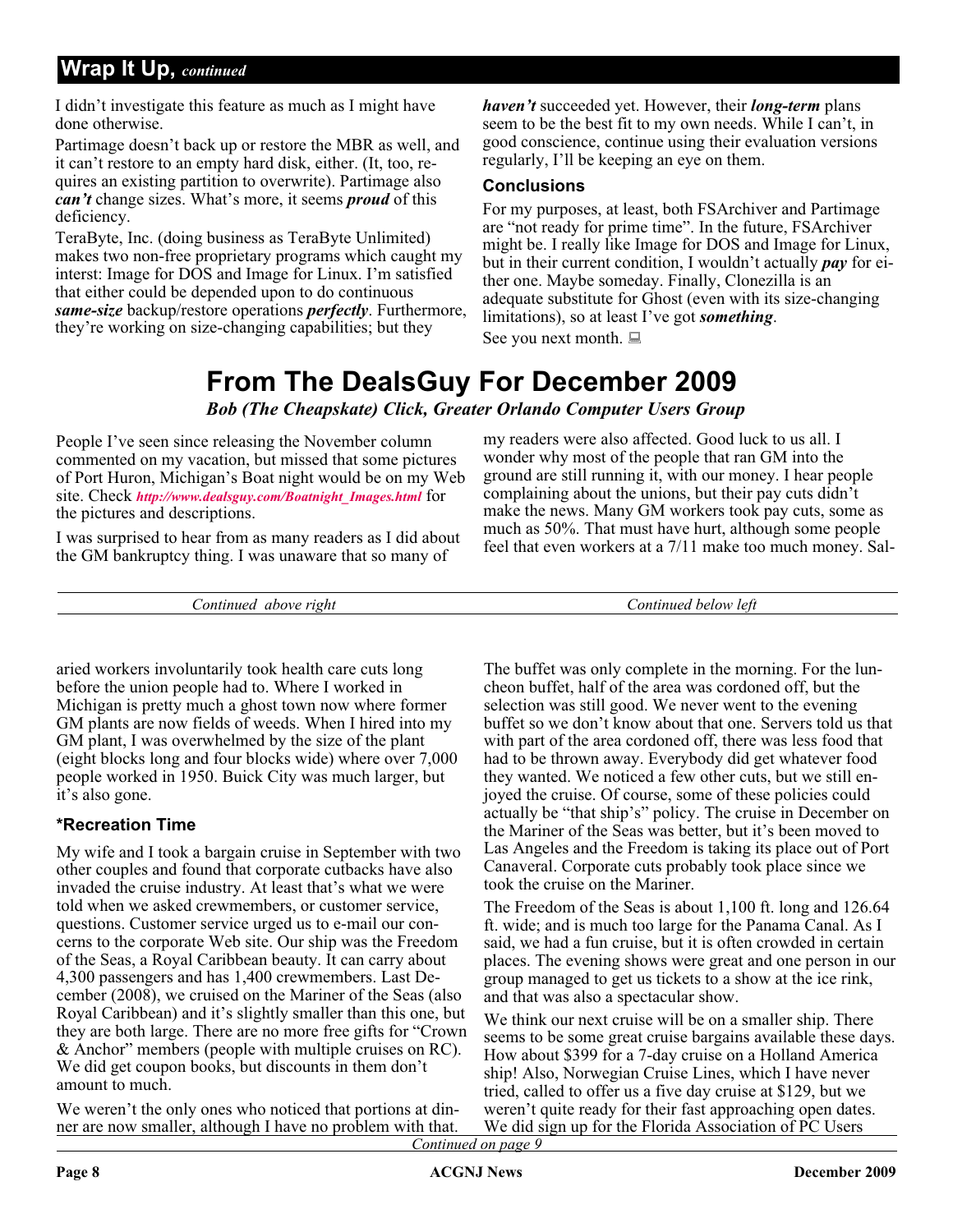## **The DealsGuy,** *continued*

Groups spring conference, which will be held on a three day cruise next spring. Registration for it has been great and it seems to be well received.

Enough about our fun (which is destroying our savings); here's a few things that might be of interest to you.

## **\*Just the Ticket For Dark Restaurants**

If you haven't seen (or heard) them, you'd be impressed with "Talking Menus." I saw them at a food show some time ago, but haven't been to a restaurant that uses them. I've been to a few restaurants with a dark ambience and tried everything to see what was on the menu. These talking menus would be the answer, and according to the brochure, they can also tell you the nutritional facts if you are interested. Look them over at *<http://www.talkingmenus.com>*.

I could have asked them for a discount, but I doubt your budget would have tolerated a \$399 menu for your dinner table at home (from the prices in the booklet they gave me), and I doubt the cook offers multiple selections to choose from. Ask your favorite restaurant if they'll be getting them soon. We don't frequent the dark places much and our favorites, the fast-food places, don't need them. However, my wife has to read the menus behind the counter to me because the print is too small. Have you noticed that on their dollar menus?

### **\*Tool For Repairing Access Files**

I ran this product back in March, but if you missed it at that time, DataNumen is now offering a 20% discount by using the coupon code DATA-E2OI-TWEN when ordering at *<http://www.datanumen.com/aar/order.htm>*.

This is a better deal than the discount last March which was only 10%. The discount code may also work for ordering their products for repairing Excel and Word; and for the Outlook and Outlook Express files. Check their Web site for descriptions of the products. The version for Access is 2.1, updated from the one in March.

### **\*How's Your Battery Doing?**

Hewie Poplock of Central Florida Computer Society *<http://www.cfcs.org>* mentioned this product to the members of his SIG (Special Interest Group) and it sounded to me like something that my readers might be interested in, considering the proliferation of laptop use these days. According to their product page, "BatteryCare is a free utility that gives you much more information about your battery than how much charge you have left for the current session: The app changes power profiles for you when you connect your laptop to a power source, lets you know how many recharge cycles your battery has left, and more, all for free." I know my laptop is not accurate about its remaining time, but I

*Continued above right Continued below left*

have not used it very much while depending entirely on its battery.

It sounds like a handy product, and how could you go wrong if it's free. However, the developer does appreciate any donations to help keep his work going. Makes sense to me. *<http://batterycare.bkspot.com/en/index.html>*

### **\*Having problems reading the screen?**

A while back, I read a review of DeskTopZoom written by Bonnie Snyder in Bits of Bytes, newsletter of the Pikes Peak Computer Application Society of Colorado Springs *<http://ppcompas.apcug.org/bb0903.pdf#page=5>*. This product does a good job of giving you options for enlarging parts of your screen for easier reading, or to study something you can't see very well on a page. It does have a few shortcomings, but all in all, she speaks highly of it, and the price is "nada." If you would like to find out more, read her article in the above link, or go to *[softpedia.com/get/Desktop-Enhancements](http://www.softpedia.com/get/Desktop-Enhancements/Other-Desktop-Enhancements/DesktopZoom.shtml)*. There may be improvements since her review was written.

### **\*Magnifier You May Already Have!**

Let's say that you sometimes need simple magnification for something. Like me, you may not have known about the screen magnifier in XP. It's nothing exciting, but simply click "All Programs, then Accessories, then click Accessibility" and you'll find Magnifier. I tried it and it's pretty basic, but I'm told that more information about it is on the

Microsoft Web site. The article I read said there's a link for that, but I didn't see it. On my screen, large text appeared at the top with a large curser, and while there wasn't much magnified screen area, I was able to make use of it. Try it; it may be all you need. Clicking "exit" stops it. I was unaware of this gem until I read it in a newsletter.

That's it for this month. I'll have some more new product announcements on my Web site that didn't offer discounts. Meet me here again next month if your editor permits. This column is written to make user group members aware of special offers or freebies I have found or arranged, and my comments should not be interpreted to encourage, or discourage, the purchase of any products, no matter how enthused I might sound. Visit my Web site at *<http://www.dealsguy.com>*.

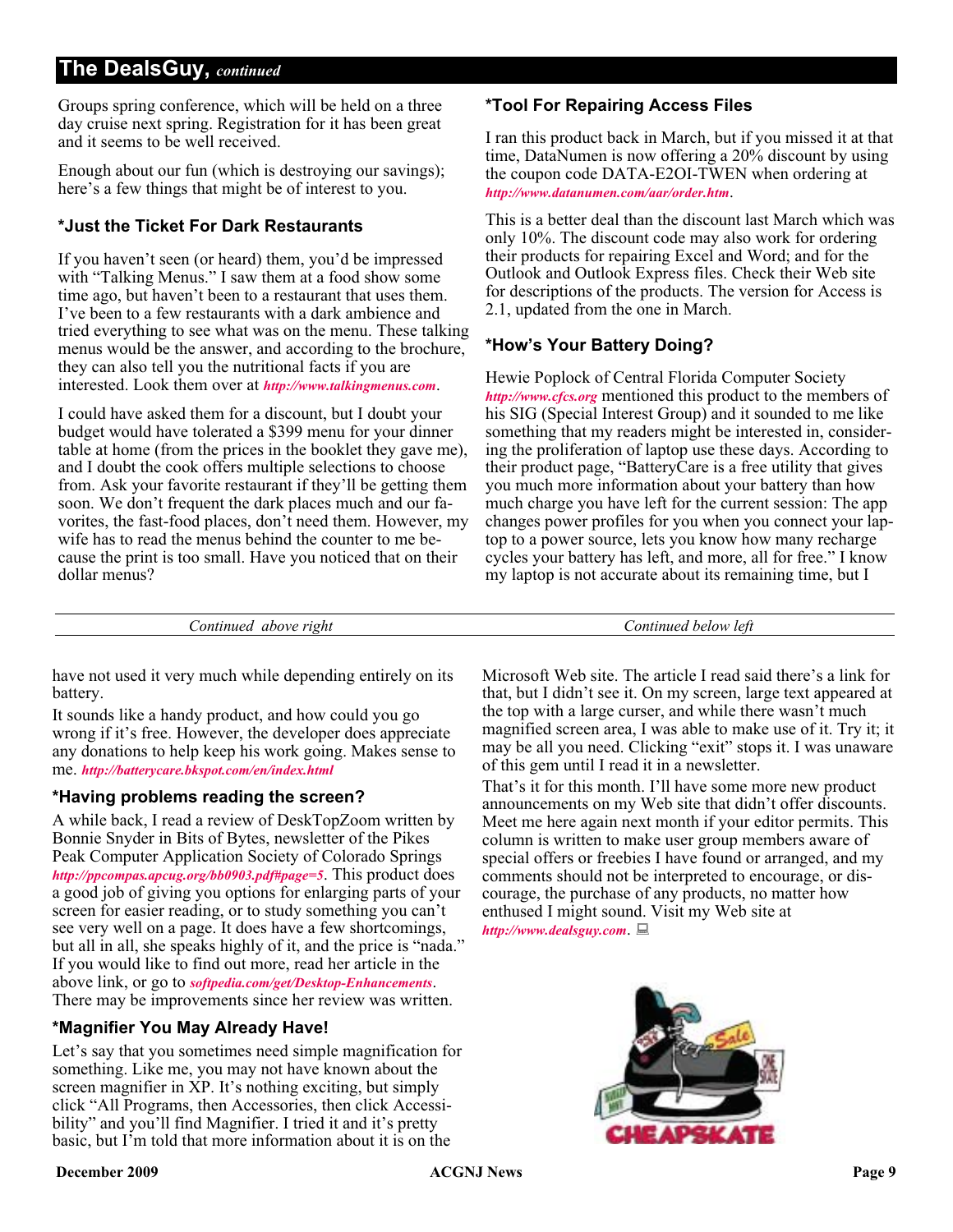## **The Best Things In Life Are Free**

## *Lou Torraca (AF06HI(at)gmail.com), President, The TUG ([www.the-tug.org\)](http://www.the-tug.org)*

**What is Ubuntu?**

The moon belongs to everyone,

The best things in life are free.

The stars belong to everyone,

They gleam there for you and me.

The flowers in spring, the robins that sing,

The moonbeams that shine, they're yours, they're mine.

And love can come to everyone,

The best things in life are free.

So goes the song, written in 1927, way before PCs were all the rage! Well, guess what, some of the best programs and utilities for your PC are also free, yup, I said free! I have been asked a lot of questions recently about some of them so I decided to do a list of the ones I use plus others I know about and have been tried and recommended.

Thinking about a new computer? Are you a bit techie? If so, you could save yourself some money as well as have the satisfaction of putting your own together by yourself. Not so inclined? You can still save on programs and utilities. Without further ado, here is a list for you to consider.

First for the techie who wants to put together their own PC…an operating system that is totally free.

Ubuntu is a community developed operating system that is perfect for laptops, desktops and servers. Whether you use it at home, at school or at work Ubuntu contains all the applications you'll ever need, from word processing and email applications, to web server software and programming tools.

Ubuntu is and always will be free of charge. You do not pay any licensing fees. You can download, use and share Ubuntu with your friends, family, school or business for absolutely nothing.

New versions are released every six months. That means you'll always have the latest and greatest applications that the open source world has to offer.

Ubuntu is designed with security in mind. You get free security updates for at least 18 months on the desktop and server. With the Long Term Support (LTS) version you get three years support on the desktop, and five years on the server. There is no extra fee for the LTS version, we make our very best work available to everyone on the same free terms. Upgrades to new versions of Ubuntu are and always will be free of charge.

Everything you need comes on one CD, providing a complete working environment. Additional software is available online.

*Continued above right Continued below left*

The graphical installer enables you to get up and running quickly and easily. A standard installation should take less than 25 minutes.

Once installed your system is immediately ready-to-use. On the desktop you have a full set of productivity, internet, drawing and graphics applications, and games. Pretty neat isn't it? Download: *<http://www.ubuntu.com/>*

## **More Free Stuff**

Now for everyone else, here are some really excellent programs and utilities you can have at no cost. (BTW, many of these free programs and utilities have a donation button where you can voluntarily help the developer with updates, new apps, etc. I suggest you try the app first and then if you really like it and decide to keep it, you can make a donation, however this is strictly a voluntary thing.)

**First is the number one priority…anti virus**. I've used both AVG and Avast for a long time and, knock on wood, have never had a problem. Both also have pay versions that include lots of other stuff, but I'll be listing all those types of apps as we go along.

To download AVG: *<http://free.avg.com/download-avg-anti-virus-free-edition>* To download Avast!:

*<http://www.avast.com/eng/download-avast-home.html>*

Both of these work well and provide you with protection from viruses, but do yourself a favor and read the information that both provide and follow the instructions…this applies, of course, to all programs, apps and utilities!

**Next, you need a firewall** and the most popular and the one I use is Zone Alarm which for a free app, provides a lot of flexibility and prevents the bad guys from getting into your computer as well as making your computer invisible to anyone on the internet. To download the free version:

*[zonealarm.com/security/en-us/zonealarm-pc-security-free-firewall.htm](http://www.zonealarm.com/security/en-us/zonealarm-pc-security-free-firewall.htm)*

**10 years of malware experience** combined in one dynamic application. Ad-Aware - Anniversary Edition offers radically improved performance and efficiency, along with comprehensive malware protection. With real-time monitoring, threat alerts, and automatic updates you can rest easy knowing that you are protected. Download: *[http://www.lavasoft.com/products/ad\\_aware\\_free.php](http://www.lavasoft.com/products/ad_aware_free.php)*

**SpyBot-Search and Destroy** complements adaware. If you see new toolbars in Internet Explorer that you didn't install, or you experience other problems, you may have spyware. This program helps prevent marketing companies from

*Continued on page 11*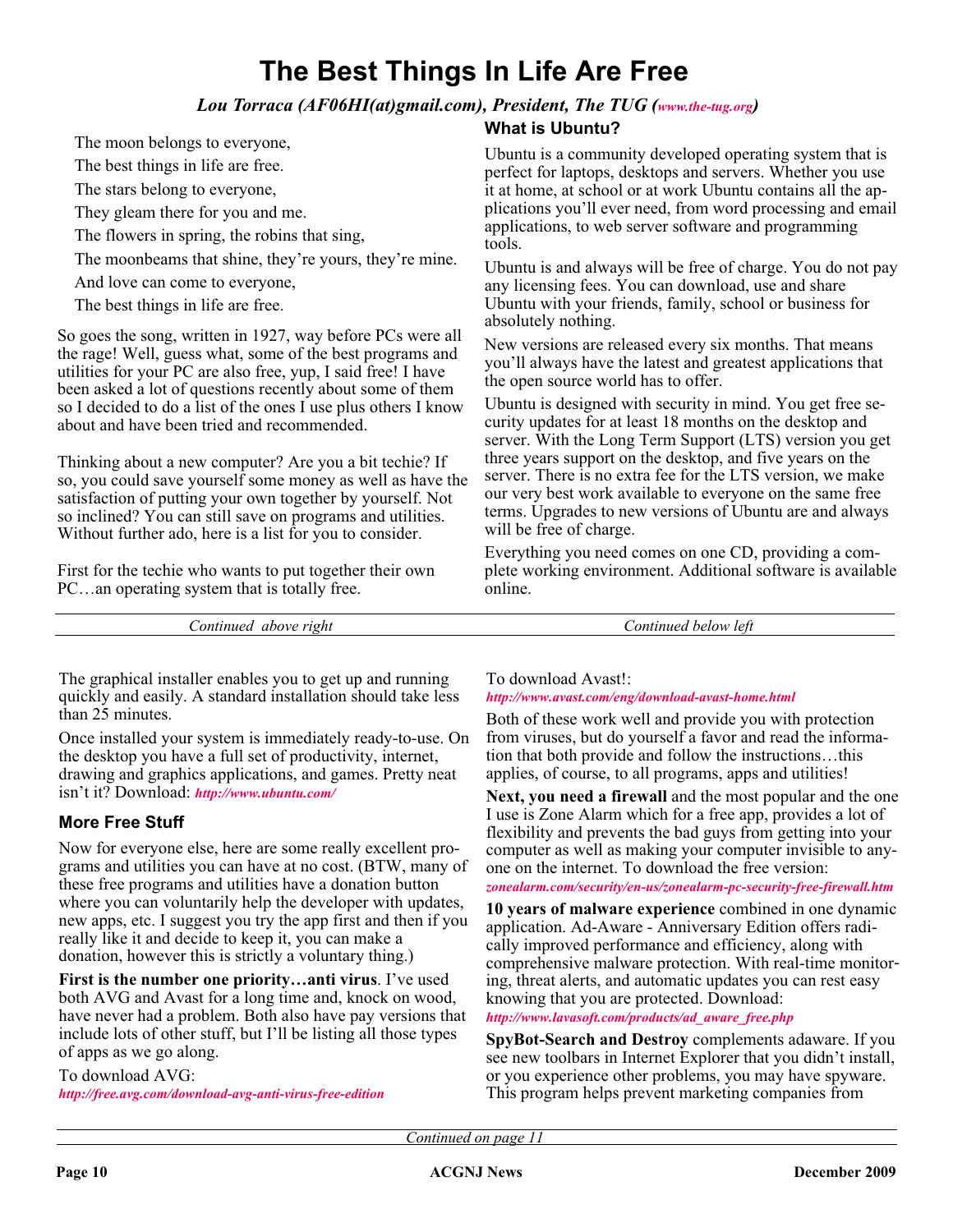## **From The DealsGuy,** *continued*

gathering information about your Web surfing and purchasing habits, and selling it to advertisers. Download:

*[http://download.cnet.com/Spybot-Search-amp-Destroy/3000-8022\\_4-10](http://download.cnet.com/Spybot-Search-amp-Destroy/3000-8022_4-10122137.html) 122137.html*

**Windows Defender** is a free program [from Microsoft] that helps you stay productive by protecting your computer against pop-ups, slow performance and security threats caused by spyware and other potentially unwanted software. All 3 of these programs work to keep your PC running smoothly. I use them and they definitely make a difference.

**Productivity**: Now you have your PC pretty well protected, how about productivity apps? No problem; OpenOffice.org 3 is the leading open-source office software suite for word processing, spreadsheets, presentations, graphics, databases and more.

It is available in many languages and works on all common computers. It stores all your data in an international open standard format and can also read and write files from other common office software packages. It can be downloaded and used completely free of charge for any purpose. Sounds like the big guys Office? It does and it also does pretty much everything that other guy does! Download: *<http://download.openoffice.org/>*

**Next, a free program that rivals Adobe Photoshop**…and we know what that costs! The name is a bit misleading but

*Continued above right Continued below left*

manual defrags…it's pretty easy to use and does an excellent job.

Last, but not least, a program I can't live without. Yankee Clipper III, a powerful Windows clipboard extender/memory-now in its third generation. Handles Pictures, Richtext, URLs, etc-any size. Features printing, drag and drop, optional permanent storage of clippings. Familiar "Outlook" interface. Just a couple of its features: Saves past 200 text and RTF, 20 BMP and Metafile, and 200 URL clipboard entries. Has the ability to save and re-use "boilerplate" clippings. Simply right-click on the item and select "send to boilerplate". Unlimited boilerplate collections can be created. Download: *<http://www.intelexual.com/products/YC3>*

That's it until next time.If you like the freebies on this list, let me know; there are lots more out there. Enjoy all the goodies, but remember to be careful as the bad guys are lurking!

Aloha, Lou

*This article has been obtained from APCUG with the author's permission for publication by APCUG member groups; all other uses require the permission of the author (see e-mail address above).*

the program is spectacular! GIMP can be used to process digital graphics and photographs. Typical uses include creating graphics and logos, resizing and cropping photos, changing colors, combining images using a layer paradigm, removing unwanted image features, and converting between different image formats. GIMP can also be used to create animated images using an improved layers method. The full capabilities of the GIMP extend much further, however, and include advanced image editing, manipulation, and professional graphics creation. It is often used as a free software replacement for Adobe Photoshop, which is the dominant bitmap editor in the printing and graphics industries. Download:

*<http://www.dphotojournal.com/download-gimp-photo-software/>*

**To keep your system running at its best, CCleaner** is a freeware system optimization, privacy and cleaning tool. It removes unused files from your system - allowing Windows to run faster and freeing up valuable hard disk space. It also cleans traces of your online activities such as your Internet history. Additionally it contains a fully featured registry cleaner. But the best part is that it's fast (normally taking less than a second to run) and contains NO Spyware or Adware! :) Download: *[http://www.ccleaner.com/](http://www.ccleaner.com/ )*

While you're there, I'd also recommend downloading their defraggler, another app which will help keep your system running smoothly. You can schedule daily, weekly or just

## **Back Issues Needed**

The editor is attempting to build a CD containing all issues of ACGNJ News in pdf format, but our collection is incomplete. We're hoping some faithful reader has been hoarding them and will be willing to lend them to us just long enough to scan them. We promise to return them quickly. Thanks Joseph Gaffney, who loaned his collection for scanning. Below is a list of what we still need.

1985: June, July, August, September

1984: August

1976: January, February, March, April (pamphlet-size booklets)

1975: All issues except #1 (June). These are also pamphlet-size booklets.

If you can supply any of these missing issues (or scanned images or good clear copies), please contact the Editor by email (*[bdegroot@ptd.net](mailto:bdegroot@ptd.net)*). Those who supply missing issues will receive a free copy of the resulting CD as our thanks for your help.  $\Box$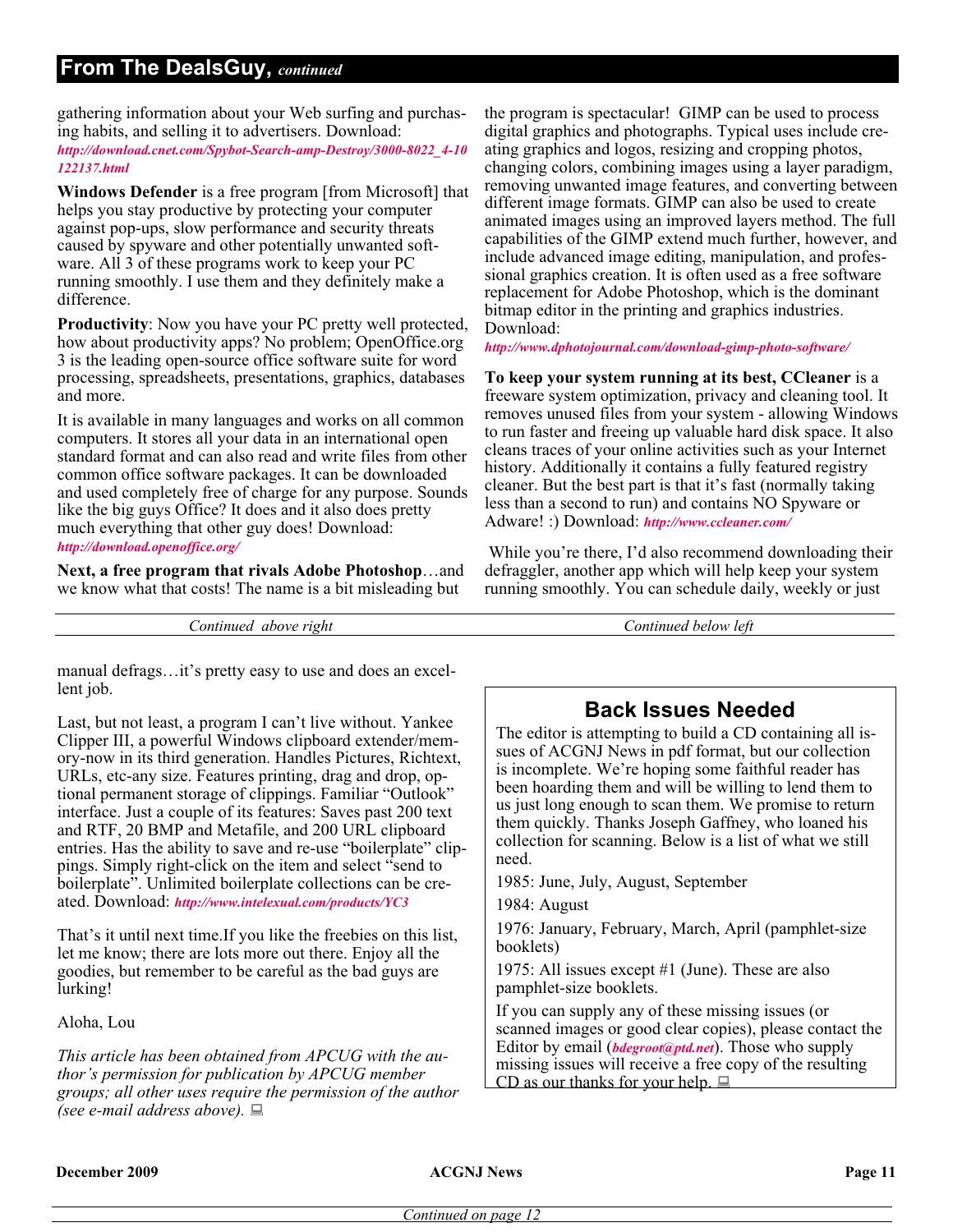## **The Computer as Crime Scene**

## *Michael Gemignani, HAL-PC (www.hal-pc.org)*

When most folks think of criminal activity, the computer is not the first thing that comes to mind., but computers are arguably one of the most powerful instruments of crime in history. A poor sucker who robs a bank may get a few thousand dollars. He will almost invariably be caught and may wind up spending decades in jail. But a cybercriminal who causes billions of dollars in damage (witness the conficker worm), or who manages to steal millions of dollars electronically, may not even get caught and, if caught, is not liable to spend a much time in prison as the low tech robber. Computers offer the opportunity for theft and vandalism on an unprecedented scale. Some feel that the next world war may not be fought by soldiers with guns and bombs but by hackers who try to destroy a nation's power, utility, economic and communication capabilities.

However, we do not have to think in terms of grandiose acts or international plots for a computer to be associated with criminal activity. The fact is that even seemingly innocent activity can get a user in trouble with the law.

Suppose, for example, that pornography, or worse, child pornography, was found on your computer. Many companies will fire an employee if they find pornography on a computer that the employee uses at, or for, work. If child pornography is found, the computer user is subject to harsh criminal penalties. But one need not even download pictures to be subject to prosecution.

The relevant federal statutes are sections 2252A and 2256 et seq. of chapter 110 of Part I of Title 18, which is the United States Criminal Code. Child pornography basically involves the depiction of someone under age 18 engaging in sexually explicit activity.

It is not required that someone actually have downloaded child pornography. The law applies if someone attempts to violate the provisions against possessing child pornography. Thus, if the FBI were to established a decoy website that purports to provide child pornography, as some allege has already happened, someone clicking on the website could trigger an investigation and possible prosecution. Lest you think such language is overly broad and therefore unconstitutional, be aware that the Supreme Court of the United States has already ruled the statutes to be constitutional in their entirety as written.

I am not by any means defending the loathsome trade in child pornography. Nor do I seek to defend those who deliberately seek out child pornography. However, as is well-known to those who do not exercise appropriate caution, malware can play all sorts of tricks on a computer, including downloading images that the user would

*Continued above right Continued below left*

ordinarily avoid completely, usually without the user's knowledge. If a worker is provided a computer by his or her employer, the computer may already have illicit files stored on the hard drive and the new user may be none the wiser. What of it, you might ask? Surely the police would understand that it was not the current user but, rather, the previous user or malicious software that downloaded the illegal files. But suppose such files were found on your own computer. How would you prove that you were not the one who downloaded them? If child pornography were found on your hard drive, how could you convince someone that you were not the one who put it there?

Indeed, if someone at work wanted to get you fired and the person had the requisite expertise, he could put incriminating files on your hard drive and then let it be known to your superiors that he had observed you downloading pornography on the job.

The saving grace in all this, if there is one, is that one is presumed innocent until proven guilty. Hence you would not be required to prove that you did not download the files. Rather, the police would be required to prove that you did, and this might be quite difficult, particularly if your computer were found to be riddled with malware, or it could be shown that someone had hacked into your machine, or that your machine had been used by others.

Even if the charges were dropped, or never even filed, because they could not prove that you downloaded the illicit files or even knew about them, you would still suffer unimaginable emotional trauma, legal expenses, and the probable loss of your job. Moreover, the failure to prosecute would not be the same as exoneration. You would still be under the cloud of having the material found on your machine. Mere pornography can get you fired. Child pornography can get you five to twenty years in prison.

Detective stories often feature someone poisoning another's food or attempts to frame someone for a crime. Now we have the added possibility of poisoned computers destroying lives or being used to frame others for crimes they did not commit. Hope it does not happen to you.

*The Rev. Dr. Michael Gemignani, an attorney and Episcopal priest, is also a former professor of computer science who has written extensively on legal issues related to computers. Although he is now retired, he enjoys writing and speaking about computer law and security.*

*This article has been obtained from APCUG with the author's permission for publication by APCUG member groups; all other uses require the permission of the author (see e-mail address above).*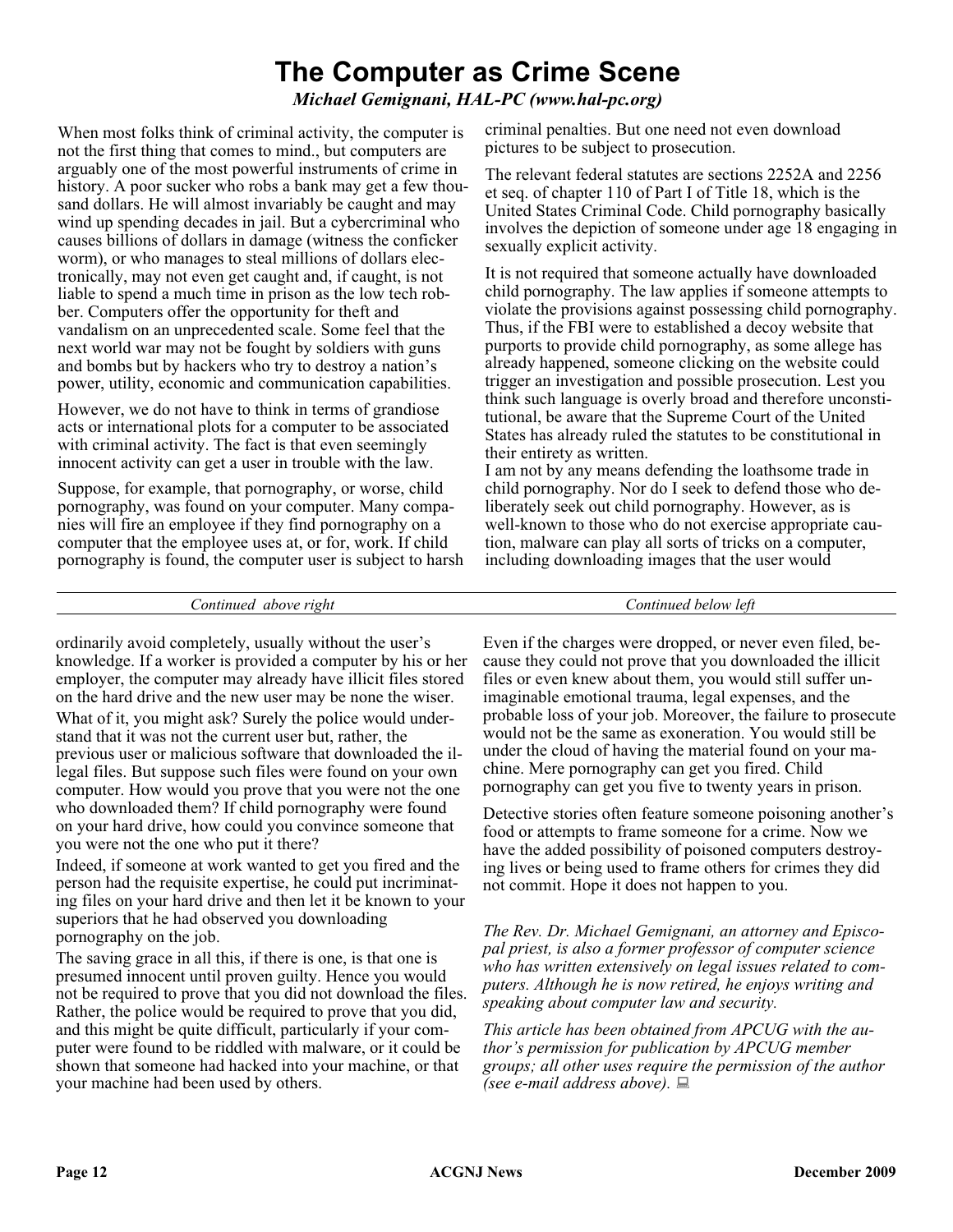## **Book Review: Speed It Up! A Non-Technical Guide for Speeding Up Slow Computers**

## *Gordon Strickland (editor (at) noccc.org), North Orange County Computer Club (www.noccc.org)*

Almost anyone would like his computer to run faster. This book may therefore be regarded as being aimed at a very wide potential readership. It discusses measures for restoring the performance of a computer whose performance has degraded from what it was originally and hardware modifications to enhance its performance perhaps even over the original. However, if the measures discussed in the main part of the book will not yield sufficient improvement, the author also includes a final section offering guidelines for buying a new computer. The specific discussions in the book are applicable primarily to machines running Windows XP and Vista, although some of the material would also be applicable to earlier versions of Windows. Apart from some hardware issues, there is little applicable to Linux and Apple machines.

The book is organized into an introduction, eighteen chapters, and an appendix. The chapters are grouped into six sections, with titles that I will abridge as follows: Quick Diagnosis, Simple Speedups, Power Speedups, Upgrading Your PC, Internet and Network Speedups, and Buying a Faster PC.

Under Quick Diagnosis, the author rightly notes that the perception of performance degradation can be very subjective. He describes instances where acquaintances thought

*Continued above right Continued below left*

would seem to get one into the area of the final section, Buying a Faster PC.

The appendix, entitled "PC Performance Resources," consists of useful lists of available software packages for the performance of the various optimization and repair tasks discussed in the previous text. For instance, under "Registry Cleaners," ten different programs are listed, including a number of free ones.

Other categories of programs presented include General Performance Suites, Benchmarking, Startup Optimization, File Cleaning, Hard Disk Optimization, Internet Speedup, and others. Altogether, the appendix lists 61 programs.

By way of criticism, it is curious that there is no discussion of the possibility of reflashing (reloading) the BIOS of a machine. This procedure, admittedly only for the more courageous user, might provide important benefits where the originally loaded BIOS contained bugs, had become corrupted, or did not provide proper support for software or hardware developed since the date of the originally loaded BIOS. The author misleadingly states (pg 166) that the BIOS is loaded into ROM that cannot be written to, but this is not true in modern machines. Indeed, some BIOS's can be reflashed even from within the Windows operating system.

With the printed book, the purchaser also receives, for 45 days, access to a free online edition of the book. Presumably the access period can be extended for a fee, if the user that their machines were slowing down, when in fact that had not really happened. Perceptions of degraded performance are particularly apt to occur when an older machine is asked to run new, demanding software. Windows Vista and some of the newer games can be very problematical in this respect. The author then discusses various symptoms of actual performance degradation, and emphasizes the importance of doing a thorough backup before moving on to the tasks of repair and enhancement.

The Simple Speedups section deals with removing spyware and viruses, cleaning out unnecessary programs, optimizing the hard disk, and making Windows go faster. The Power Speedups section discusses cleaning the Windows registry and reinstalling Windows from scratch ("when all else fails").

Under Upgrading Your PC, the author discusses hardware upgrades such as adding more RAM, installing a larger hard disk, upgrading the video card (perhaps particularly beneficial when going to the more demanding versions of Vista), and installing a faster CPU. This last measure is sometimes possible with machines that are of fairly recent vintage. Alternatively, the author suggests that one can provide for a new CPU by also installing a new motherboard, but this

desires. The object here seems to be to make the book more convenient to use when one is already working at the computer. I tend to prefer to use a printed version of a publication in such situations, if it will stay open at the page you are consulting while typing at the keyboard. Unfortunately, the book is assembled with the now near-universal "perfect" binding (was there ever a more outrageously misleading terminology?), and therefore is quite likely to change pages, or close, spontaneously. Depending on your monitor size and other factors, the online version might be more convenient in some situations.

I thought that the book was very informative and potentially useful. The experienced user, opening up the book at random and examining a particular topic, might be inclined to say, "Oh, I already knew that," but most should find the detailed, systematic, and thorough coverage very helpful. Even the experienced user may find that the book fills in occasional knowledge gaps.

The 2009 book is authored by Michael Miller and from Que Publishing (Pearson Education, Inc.) (312+xvi pages). *<http://www.informit.com/store/product.aspx?isbn=078973947X>*. List price is \$22. If your group is a member of the Pearson User Group program, a 30 % discount is available to members plus free shipping.

*This article has been obtained from APCUG with the author's permission for publication by APCUG member groups; all other uses require the permission of the author (see e-mail address above).*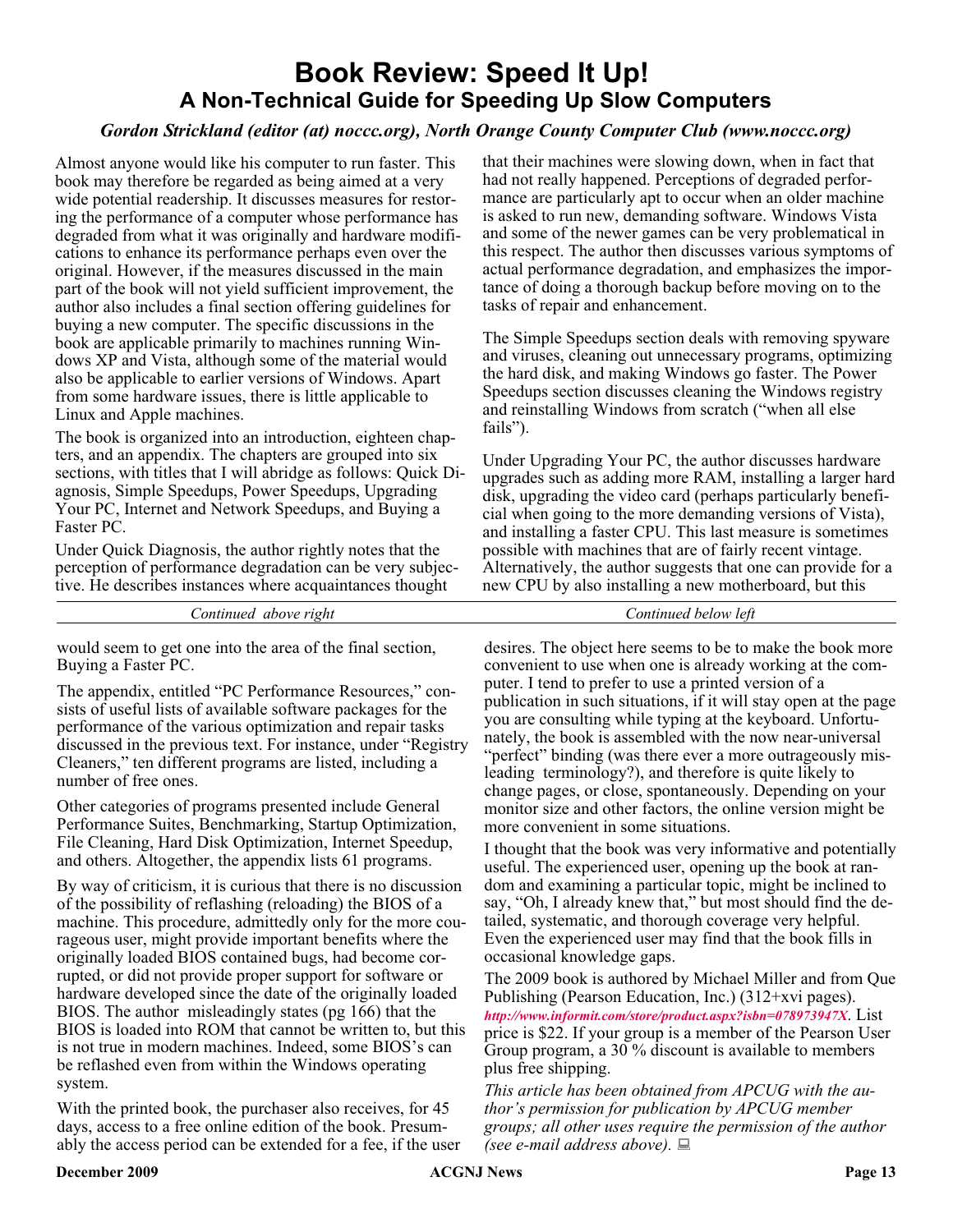## **SIG News**

## **C/C++ Programming**

*Bruce Arnold (barnold@ieee.org)*

#### *<http://acgnj.barnold.us/index.html>*

This group is devoted to programming languages in general and C, C++, and C++ for Windows programming in particular. Each month a small but hopefully useful program (complete with source code) is presented for discussion.



**November**: Visual Studio C++ includes many Graphics functions. The object of this program is to create a simple clock for your desktop. It looks like the Clock Gadget included in Windows Vista and Windows 7, but it is not a "Gadget". It's a simple program designed to show how simple programs can be developed. It uses some of the most sophisticated Dot Net Library functions including:

ScaleTransform(), TranslateTransform(), RotateTransform(), DrawPolygon(), FillPolygon(), FillEllipse(), SmoothingMode and PixelOffsetMode

These functions make the mathematics and geometry much simplier. For a comparison see the clock program from March 2001. *<http://acgnj.barnold.us/Csig0103.htm>*

**Other features**: In this age with company computers on secure networks and home computers running Vista or Windows 7 there are special issues. How to save the screen position of the clock so it always starts at the same place on the screen when you put it in your startup folder? In the old days you could put an ".ini" file in the Windows folder, but this is now write protected. Another idea is to place the data in the Registry, but this is also write protected in most cases. The clock program provides a modern solution to this dilemma. Code has been added to save the location upon closing and restore it when it is opened again.

Our *[download site](http://acgnj.barnold.us/Source/Index.htm)* has code and programs from most meetings. *Our next meeting December 15.*

### **Java**

### *Mike Redlich (mike@redlich.net) <http://www.javasig.org>*

The Java Group covers beginner, intermediate, and advanced level Java programming. Primary focus is on developing useful/practical applets and applications, but can include topics such as Java I/O, JavaBeans, Reflection, object-oriented programming and software design issues.

*December 8* : Cold Fusion by Bill Brutzman.

### **Web Dev**

#### *Evan Willliams (ewilliams@collaboron.com)*

This SIG is an open forum for all Website Development techniques and technologies, to encourage study and development of web sites of all kinds. All languages will be considered and examined. Anyone interested please contact the Chairperson. The current project is a CMS for the club. Anyone interested in starting a new project, come to the meeting and announce / explain. Provide as much detail as possible. WebDev should be an all-encompasing development and examination forum for all issues, applications, OS, languages and systems one can use to build Websites. We currently have two Web dev languages .NET and Java as SIGs but the other langages and OS need to be investigated, examined and tested; Windows, Linux, UNIX, DEC, Vax, HP etc. Intel-PC, Motorola - MAC etc. Our next meeting November 11.

## **Window Pains**

*John Raff (jraff@comcast.net)*

#### *<http://www.acgnj.org/groups/winpains.html>*

Our intent is to provide members with Windows oriented application discussions, Microsoft and Linux style. Presentation to be directed to more heavy technological level of attendee, although newbies are welcomed.

*December 18*: Ubunto 9.10 Upgrade, Running Windows programs on Linux, Bob Hawes

## **Main Meeting**

#### *<http://www.acgnj.org/groups/mainmeet.html>*

### *Mike Redlich (mike@redlich.net*)

*December 4*: Introduction to Home Theater, Mark Steitman.

## **Investment Software**

*Jim Cooper (jim@thecoopers.org)*

#### *[http://www.acgnj.org/groups/sig\\_investment.html](http://www.acgnj.org/groups/sig_investment.html)*

The Investment SIG continues with presentations on how to use analysis programs TC2000 and TCNet. Large charts are presented on our pull down screen and illustrate the application of computer scans and formulas to find stocks for profitable investments. Technical analysis determines buy points, sell points and projected moves. Technical analysis can also be used on fundamentals such as earnings, sales growth, etc. We're no longer focusing on just Telechart -- if you are using (or interested in) Tradestation, eSignal, VectorVest -- or just in learning how to select and use charting and technical analysis, come join us !!

#### *Our next meeting: December 10.*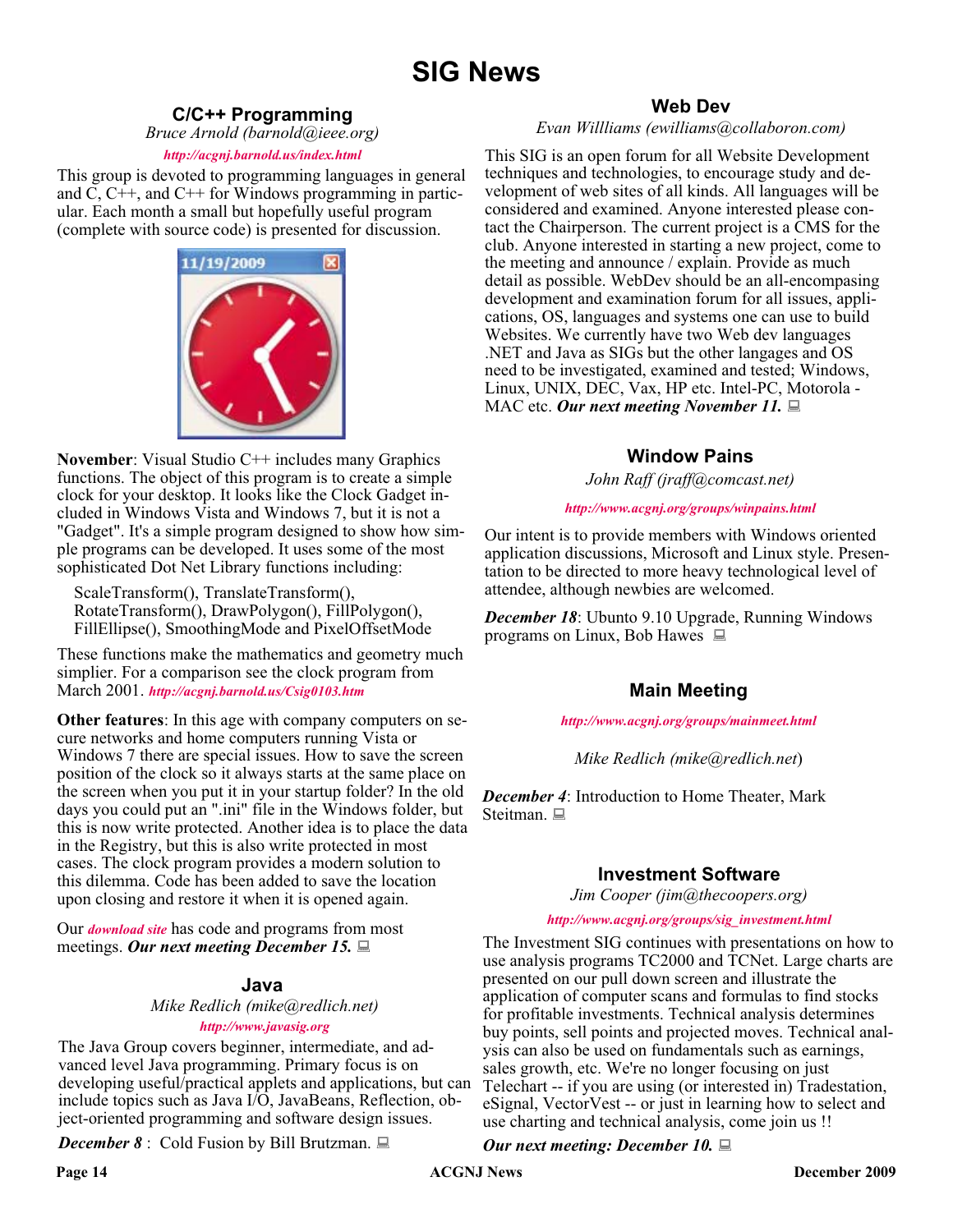## **Hardware Activity**

*Mike Reagan (hardware@acgnj.org)*

This group is dedicated to repairing, refurbishing and/or recycling older computers.

On *May 28th*, ten people attended the first meeting of the ACGNJ Hardware Activity; showing that there is, in fact, still a market for this type of event. One guy even came all the way from the Bronx! Although we did look at some of

## **Layman's Forum**

*Matt Skoda (som359@aol.com)*

#### *<http://www.acgnj.org/groups/laymans.html>*

*We meet on the second Monday of the month* (no meetings in July and August) to discuss issues of interest to novice users or those who are planning to get started in computing. Watch our Web page for updates and announcements.  $\Box$ 

## **FireFox Activity**

*Firefox@acgnj.org*

This SIG is intended to be an open forum for **all** FireFox and Mozilla techniques and technologies, to encourage the study and development of web sites of all kinds. All the browsers will be considered and examined. All are encouraged to "think out of the box" about new web site design. All members and guests are invited to check out the design concepts and voice their opinion.

*Our next meeting December 21.*

the older equipment stored in the back room, most of our time was spent in "random access": talking about past experiences and planning for the future. Hopefully, we can establish a viable long-term schedule of projects, and keep the interest of those who attended this inaugural meeting.

### *No Meeting in December. Our next meeting Jan. 28.*

## **LUNICS (Linux/Unix)**

*Andreas Meyer (lunics@acgnj.org) <http//www.acgnj.org/groups/lunics.html>*

LUNICS is a group for those who share an interest in Unix and similar operating systems. While we do quite a bit with Linux, we've also been known to discuss Solaris and BSD as well. We meet on the first Monday of the month at the Scotch Plains Rescue Squad. See the web page for directions and more information.

*Our next meeting December 7*.

## **NJ Gamers**

*Gregg McCarthy (greggmajestic@gmail.com)*

*<http://www.NJGamers.com>*

*[www.lanparty.com](http://www.lanparty.com)*

**The next Friday Night Frag will be December 11, 6 p.m. to Saturday 12 noon — 18 hours for 5 bucks!**

BYOC - Bring your own computer

BYOF - Bring your own food.

and if you don't like sitting on metal chairs... BYO chair!

## **Foxit Reader**

## **A Worthy Alternative to Adobe Reader**

## *Sharon Walbran (SQWalbran(at)yahoo.com), Twin Cities PC User Group*

When one of my clients was concerned about hacker threats to Adobe Reader last winter I went in search of alternative software. I found the free version of Foxit Reader at *<http://www.foxitsoftware.com/pdf/reader/>*. It's well worth a look! Here are just some of the advantages:

• **Small Size**. The file is about one-sixth the size of the latest free version of Adobe Reader and takes seconds to download and install. The small footprint is great for older computers or those short on hard drive space. There is also a U3 version for flash drives.

• **Speed**. It starts up fast and runs fast. No delays while splash screens load. Printing is also speedy.

• **No surprises**. Foxit Reader will remind you of Adobe Reader — same interface, menus and toolbars so the transition is painless.

• **Open multiple files in tabbed format**. If you like the ability to open several web pages on tabs in Mozilla Firefox you'll like the tabbed format of Foxit Reader as well. View several PDF files at a time and switch between them easily by clicking the tabs.

• **Mark up and leave comments on PDF documents**. You can insert text boxes with comments right in line with text in the PDF document or draw arrows and graphics or highlight text. This is very helpful, especially when you are collaborating on a document with others.

Take it for a test run. You will not be disappointed.

*This article has been obtained from APCUG with the author's permission for publication by APCUG member groups; all other uses require the permission of the author (see e-mail address above).*

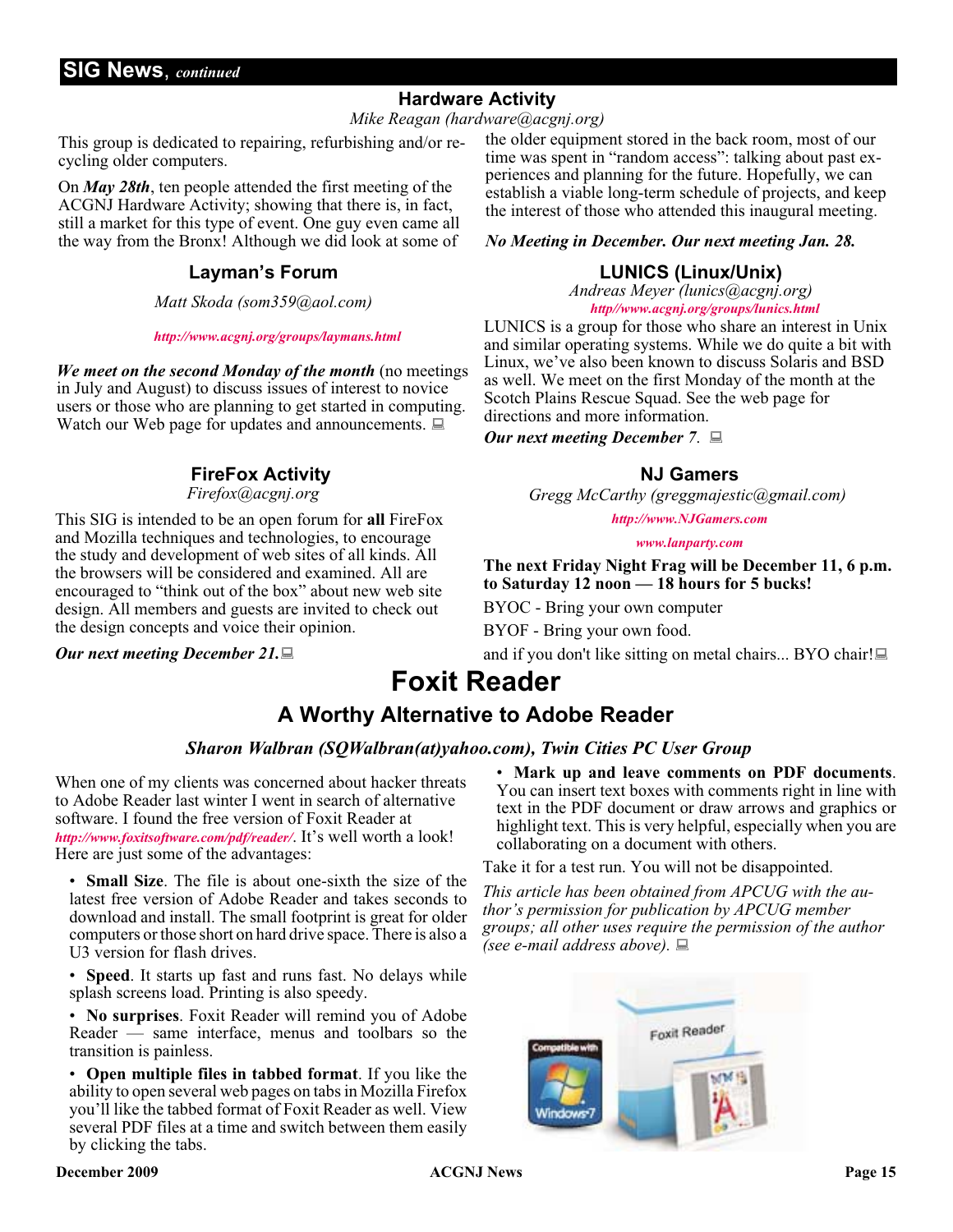## **Guru Corner**

If you need help with any of the technologies listed below, you can call on the person listed. Please be considerate and ca

## **Discount Computer Magazine Price List**

**As described by the DealsGuy**

| ou can call on the person listed. Please be considerate and<br>ll before 10 PM. |                          |              |                                                                                                                         | 1 <sub>yr</sub> |       | $2 \text{ yr}$ 3 yr |
|---------------------------------------------------------------------------------|--------------------------|--------------|-------------------------------------------------------------------------------------------------------------------------|-----------------|-------|---------------------|
|                                                                                 |                          |              | <b>Computer Games</b>                                                                                                   | \$10.95         | 20.95 | 29.95               |
|                                                                                 | <b>Software</b>          |              | <b>Computer Gaming World</b>                                                                                            | 14.95           | 28.95 | 41.95               |
|                                                                                 |                          |              | Computer Shopper1                                                                                                       | 16.97           | 32.95 | 47.95               |
| <b>HTML</b>                                                                     | Mike Redlich             | 908-246-0410 | Dr. Dobbs Journal                                                                                                       | 15.95           | 30.95 |                     |
|                                                                                 | Jo-Anne Head             | 908-769-7385 | Mac Addict                                                                                                              | 10.97           |       |                     |
| ColdFusion                                                                      | Jo-Anne Head             | 908-769-7385 | Mac Home Journal                                                                                                        | 15.97           | 29.97 |                     |
|                                                                                 |                          |              | Mac World                                                                                                               | 12.95           |       |                     |
| <b>CSS</b>                                                                      | Frank Warren             | 908-756-1681 | Maximum PC                                                                                                              | 9.95            | 18.95 | 27.95               |
|                                                                                 | Jo-Anne Head             | 908-769-7385 | Microsoft System Journal                                                                                                | 21.95           | 39.95 |                     |
| Java                                                                            | Mike Redlich             | 908-246-0410 | PC Gamer                                                                                                                | 12.95           |       |                     |
|                                                                                 |                          |              | PC Magazine (22/44/66 Issues)                                                                                           | 25.97           | 48.95 | 68.95               |
| $C++$                                                                           | <b>Bruce Arnold</b>      | 908-735-7898 | PC World                                                                                                                | 16.95           |       |                     |
|                                                                                 | Mike Redlich             | 908-246-0410 | Wired                                                                                                                   | 6.00            | 12.00 | 17.00               |
| ASP                                                                             | Mike Redlich             | 908-246-0410 | These prices are for new subscriptions and renewals. All<br>orders must be accompanied by a check, cash or Money        |                 |       |                     |
| Perl                                                                            | John Raff                | 973-560-9070 | Order. Make payable to Herb Goodman, and mail to:                                                                       |                 |       |                     |
|                                                                                 | Frank Warren             | 908-756-1681 | Herb Goodman, 8295 Sunlake Drive, Boca Raton,<br>FL 33496                                                               |                 |       |                     |
| XML                                                                             | Mike Redlich             | 908-246-0410 | Telephone: 561-488-4465, e-mail: hgoodman@prod-<br>igy.net                                                              |                 |       |                     |
| Genealogy                                                                       | Frank Warren             | 908-756-1681 | Please allow 10 to 12 weeks for your magazines to start.                                                                |                 |       |                     |
| Home Automation Frank Warren                                                    |                          | 908-756-1681 | For renewals you must supply an address label from your<br>present subscription to insure the correct start of your re- |                 |       |                     |
|                                                                                 | <b>Operating Systems</b> |              | newal. As an extra service I will mail a renewal notice<br>about 4 months prior to their expiration date. I carry more  |                 |       |                     |
| Windows 3.1                                                                     | <b>Ted Martin</b>        | 732-636-1942 | than 300 titles at excellent prices — email for prices. $\Box$                                                          |                 |       |                     |

## **ACGNJ MEMBERSHIP APPLICATION**

Sign up online at http://www.acguj.org/membershipApplication.html and pay dues with PayPal.

|                 |                  |                                                                                                                               | Dues |                |                |                       |
|-----------------|------------------|-------------------------------------------------------------------------------------------------------------------------------|------|----------------|----------------|-----------------------|
|                 | <b>US/CANADA</b> | <b>FAMILY OF MEMBER</b>                                                                                                       |      |                | <b>STUDENT</b> | <b>SENIOR CITIZEN</b> |
| Year            | \$25             | \$10                                                                                                                          |      |                | \$20           | (Over 65)<br>\$20     |
| 2 Years         | \$40             |                                                                                                                               |      |                |                |                       |
| 3 Years         | \$55             |                                                                                                                               |      |                |                | \$45                  |
|                 |                  | Mail this application and your check to:<br>AMATEUR COMPUTER GROUP OF NEW JERSEY, INC., P.0. BOX 135, SCOTCH PLAINS, NJ 07076 |      |                |                |                       |
|                 |                  | ■ New Member Renewal                                                                                                          |      | Address Change |                |                       |
| First Name      |                  | Last Name                                                                                                                     |      |                |                | Phone                 |
| Mailing Address |                  |                                                                                                                               |      |                |                | E-Mail                |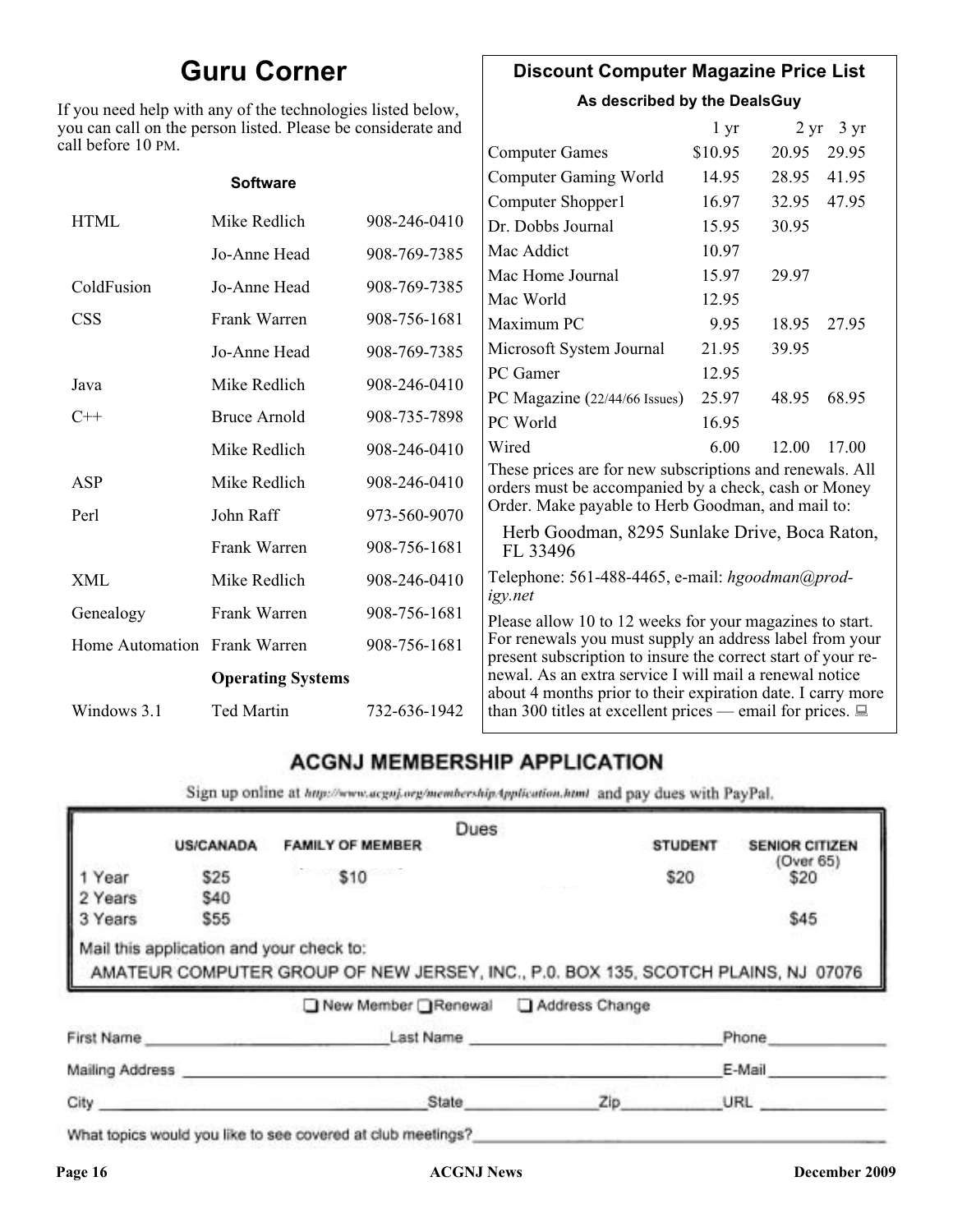| <b>Other Local Computer Groups</b>                                                                                                                                             |                                                                                                                                                           |                                                                                                                                                                      |  |  |
|--------------------------------------------------------------------------------------------------------------------------------------------------------------------------------|-----------------------------------------------------------------------------------------------------------------------------------------------------------|----------------------------------------------------------------------------------------------------------------------------------------------------------------------|--|--|
| <b>Princeton Macintosh User Group:</b> 7:15 pm 2nd<br>Tuesday, Jadwin Hall, A-10, Washington Rd,<br>Princeton, $(609)$ 252-1163, www.pmug-nj.org                               | Linux Users Group in Princeton: 7 pm, 2nd<br>Wednesday, Lawrence Branch Mercer Library,<br>Rt#1 & Darrah Lane, Lawrence NJ<br>http://www.lugip.org        | <b>New York PC:</b> 3rd Thurs, 7 pm, PS 41, 116 W<br>11th St. For info call hotline, (212) 533-NYPC,<br>http://www.nypc.org                                          |  |  |
| <b>Computer Education Society of Philadelphia:</b><br>Meetings & Workshops at Jem Electronics, 6622<br>Castor Ave, Philadelphia PA. www.cesop.org/                             | <b>Brookdale Computer Users Group:</b> 7 pm, 3rd<br>Friday, Brookdale Community College, Bldg<br>MAN Rm 103, Lincroft NJ. (732)-739-9633.<br>www.bcug.com | NJ Macintosh User Group: 8 pm, 3rd Tuesday,<br>Allwood Branch Library, Lyall Rd, Clifton NJ.<br>$(201) 893 - 5274$ http://www.njmug.org.                             |  |  |
| PC User Group of So. Jersey: 2nd Mon., 7 pm,<br>Trinity Presb. Church, 499 Rt 70 E, Cherry Hill,<br>NJ. L. Horn, (856) 983-5360<br>http://www.pcugsj.org                       | Hunterdon Computer Club: 8:30 am, 3rd Sat,<br>Hunterdon Medical Center, Rt 31, Flemington NJ.<br>www.hunterdoncomputerclub.org. (908)<br>995-4042.        | NY Amateur Computer Group: 2nd Thurs, 7<br>pm, Rm 806 Silver Bldg, NYU, 32 Waverly Pl,<br>NYC http://www.nyacc.org                                                   |  |  |
| Morris Micro Computer Club: 7 pm 2nd Thurs.,<br>Morris County Library, Hanover Ave, Morristown<br>NJ, (973) 267-0871.<br>http://www.morrismicro.com                            | Central Jersey Computer Club: 8 pm, 4th Fri-<br>day, Rm 74, Armstrong Hall, College of NJ. Rich<br>Williams, (609) 466-0909.                              | NJ PC User Group: 2nd Thurs, Monroe Rm at<br>Wyckoff Public Library, 7 pm. Maureen Shannon,<br>$(201)$ 853-7432, www.njpcug.org                                      |  |  |
| <b>Philadelphia Area Computer Society: 3rd Sat, 12</b><br>noon Main Meeting, groups 8 am-3 pm. Upper<br>Moreland Middle School, Hatboro PA. (215)<br>764-6338. www.pacsnet.org | NJ Computer Club: 6:15 pm, 2nd Wednesday ex-<br>cept Jul & Aug, North Branch Reformed Church,<br>203 Rt 28, Bridgewater NJ <i>http://www.njcc.org</i>     | Princeton PC Users Group: 2nd Monday,<br>Lawrenceville Library, Alt Rt 1 & Darrah Lane,<br>Lawrenceville, Paul Kurivchack (908) 218-0778,<br>http://www.ppcug-nj.org |  |  |

| <b>Classified</b>                                                                                                                                                                                                                                                                                                                                                                             | <b>Radio and TV Programs</b>                                                                                                                                                                                                                                                                                                                                           |
|-----------------------------------------------------------------------------------------------------------------------------------------------------------------------------------------------------------------------------------------------------------------------------------------------------------------------------------------------------------------------------------------------|------------------------------------------------------------------------------------------------------------------------------------------------------------------------------------------------------------------------------------------------------------------------------------------------------------------------------------------------------------------------|
| <b>FREE TO MEMBERS.</b> Use our clas-<br>sified ads to sell off your surplus computer<br>stuff. Send copy to Classified, ACGNJ<br>NEWS, P.O. Box 135, Scotch Plains NJ<br>07076 or e-mail to the editor,<br><i>bdegroot@ptd.net.</i> Classified ads are free<br>to members, one per issue. Non-members<br>pay \$10. Send check payable to ACGNJ<br>Inc. with copy. Reasonable length, please. | IMOUNTON AVE<br><b>Computer Radio Show, WBAI</b><br>Amold<br>Slenside Rd<br>99.5 FM, NY, Wed. 8-9 p.m.<br>Auditorium<br>The<br><b>Software</b><br>Review,<br>L Exit A3<br>Channel, Saturday<br>Learning<br>$\sqrt{3}$<br>$10-10:30$ p.m.<br>On Computers, WCTC 1450<br>0.5.22<br>AM, New Brunswick, Sunday<br>Echo<br>Queen<br>1-4 p.m. To ask questions call<br>Diner |
| Member of<br>ociation of<br>Personal Computer User Groups                                                                                                                                                                                                                                                                                                                                     | (800) 677-0874.<br>Borle Ave<br>D<br><b>Cantrol Ave</b><br><b>PC Talk</b> , Sunday from 8 p.m. to<br>Territory<br>Scotch Plains<br>10 p.m., 1210 AM Philadelphia.<br>Rescue Sound<br><b>Ext 135</b><br>1800-876-WPEN, Webcast<br>at http://www.pctalkweb.net.<br>$\mathbf{v}_{q}$                                                                                      |

#### *<http://www.apcug.net>*

## **Directions to Meetings at Scotch Plains Rescue Squad, 1916 Bartle Ave., Scotch Plains NJ**

#### **From New York City or Northern New Jersey**

Take Route 1&9 or the Garden State Parkway to US 22 Westbound.

#### **From Southern New Jersey**

Take Parkway north to Exit 135 (Clark). Stay on left of ramp, follow circle under Parkway. Bear right to Central Avenue; follow to Westfield and under RR overpass. Left at light to North Avenue; follow to light in Fanwood. Right on Martine (which becomes Park Ave). Right on Bartle Ave in middle of shopping district.Scotch Plains Rescue Squad (2-story brick) is located on the right. Do not park in the row next to the building — you'll be towed.

#### **From I-78 (either direction)**

Take exit 41 (Scotch Plains); follow signs to US 22. Turn right at light at bottom of hill and use overpass to cross Rt. 22. Follow US 22 Westbound directions.

#### **December 2009 ACGNJ News Page 17**

#### **From US 22 Westbound**

Exit at Park Avenue, Scotch Plains after McDonalds on the right, diagonally opposite Scotchwood Diner on the left, immediately before the overpass. After exiting, turn left at the light and use overpass to cross US 22. Bear right at bottom of ramp to continue south on Park Avenue. Turn left at the second light (a staggered intersection). Scotch Plains Rescue Squad (2-story brick) is on the right. Do not park in the row next to the building — you'll be towed. We meet on the second floor, entering by the door at the right front of the building.

#### **From Western New Jersey**

Take US 22 Eastbound to the Park Avenue exit. The exit is about a mile past Terrill Road and immediately past the overpass. Exit onto Park Avenue South and follow the directions above to the Rescue Squad building.